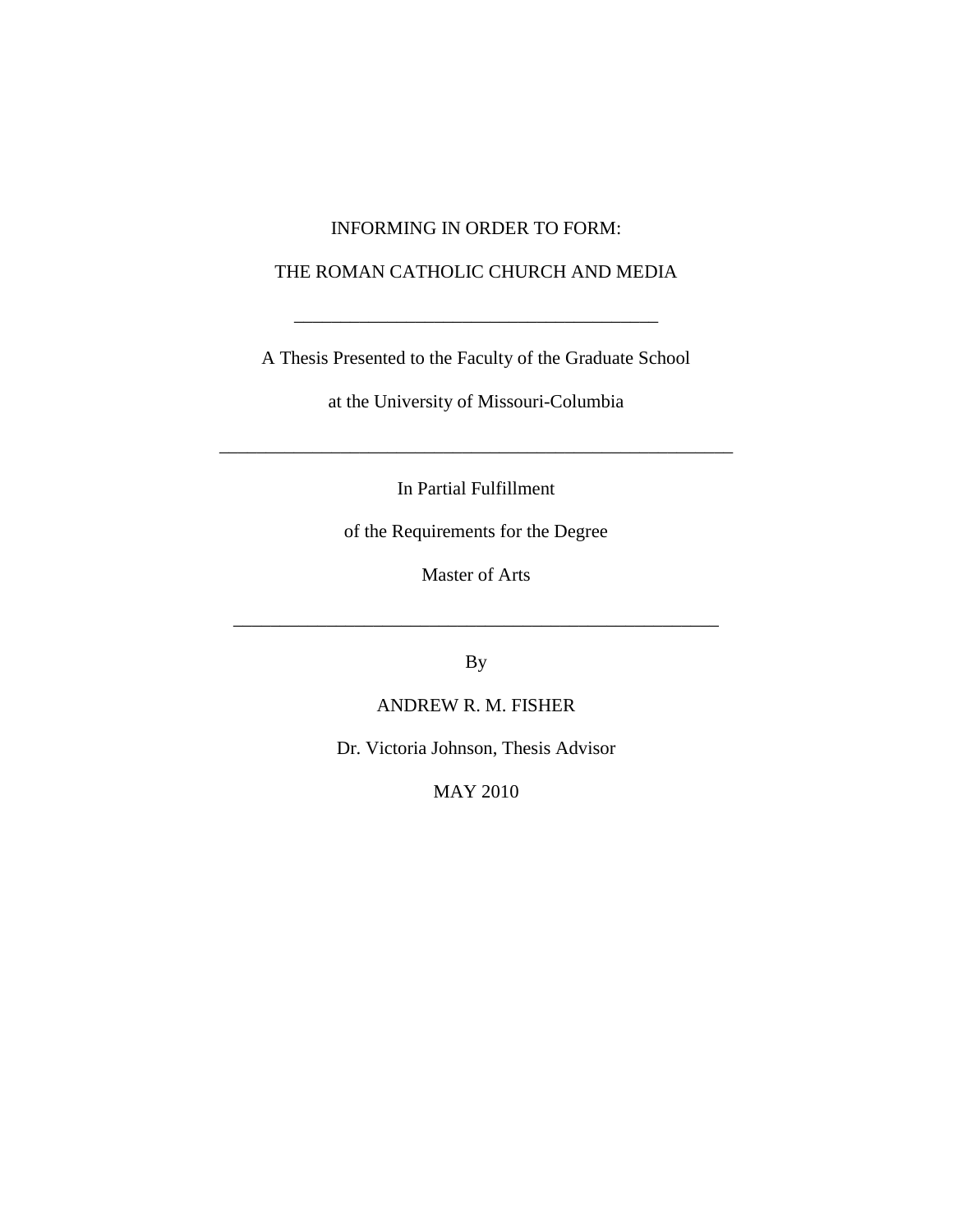© Copyright by Andrew R. M. Fisher 2010

All Rights Reserved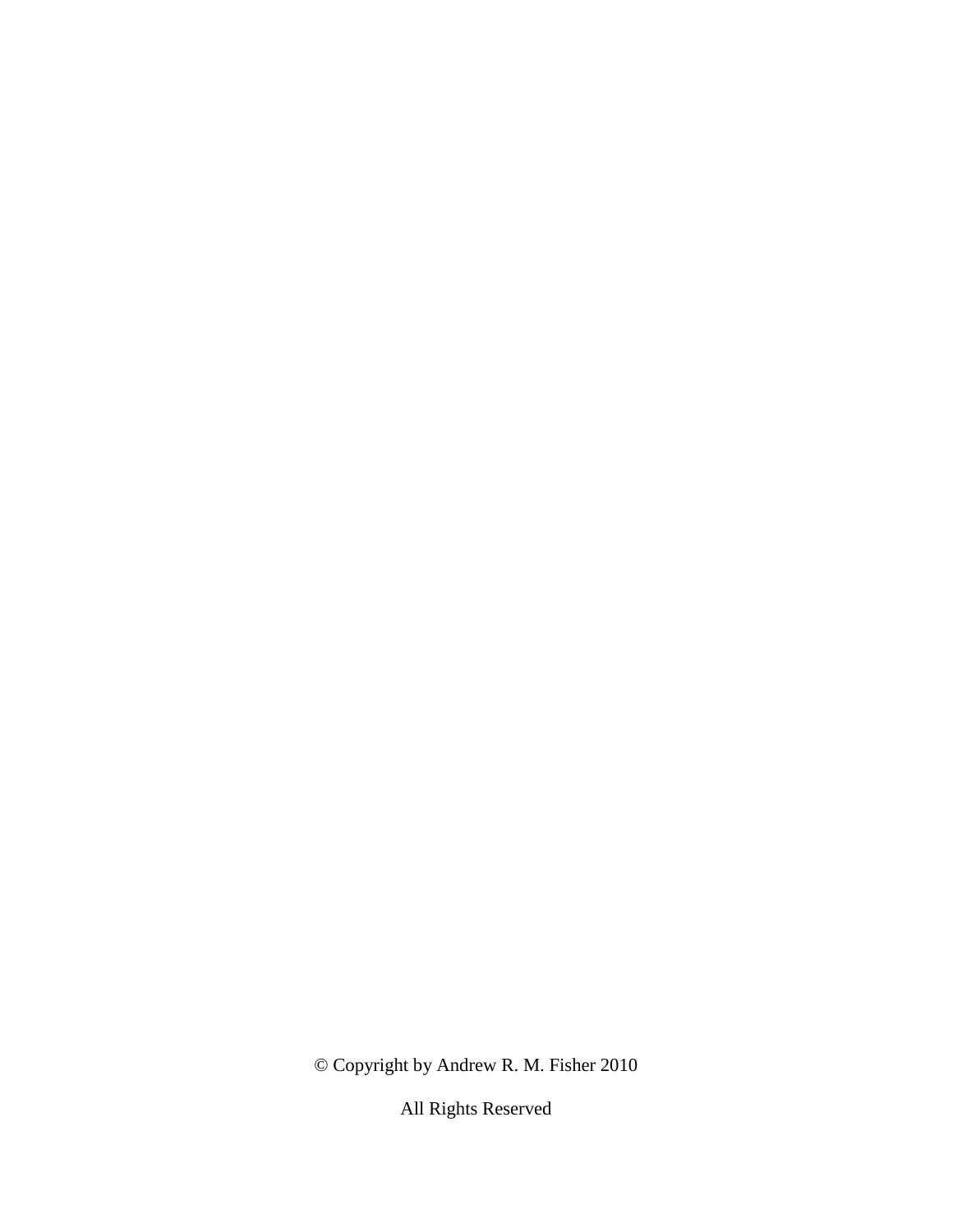The undersigned, appointed by the dean of the Graduate School, have examined the thesis entitled

## INFROMING IN ORDER TO FORM: THE ROMAN CATHOLIC CHURCH AND MEDIA

presented by Andrew R. M. Fisher,

a candidate for the degree of Masters of Arts,

and hereby certify that, in their opinion, it is worthy of acceptance.

Professor Victoria Johnson

Professor Wayne Brekhus

Professor Richard J. Callahan Jr.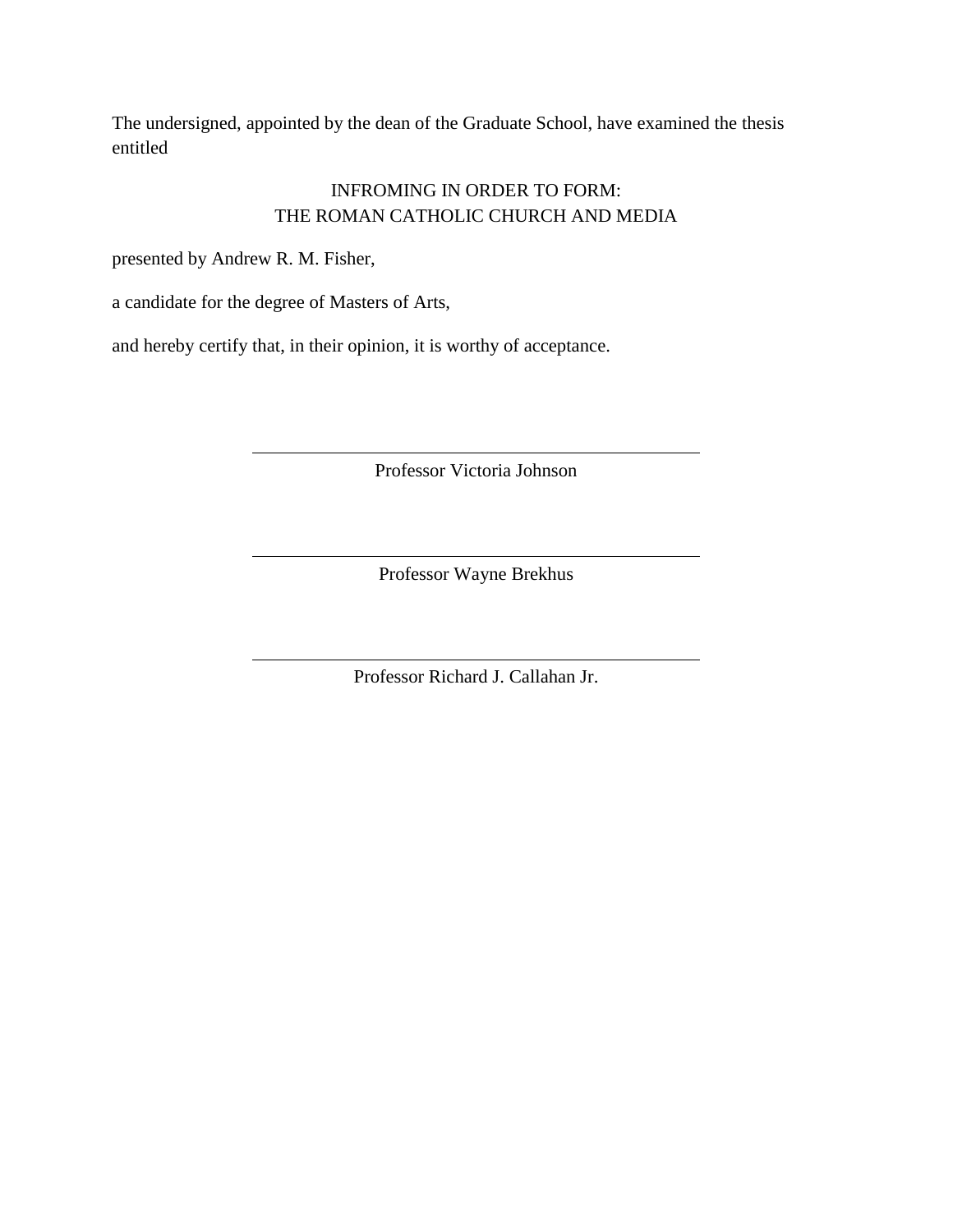#### ACKNOWLEDGEMENTS

I would like to thank my thesis advisor Dr. Victoria Johnson, and my committee members, Dr. Wayne Brekhus, and Dr. Richard "Chip" Callahan, for all their hard work. Victoria"s patience and ability to ground my imagination made this work possible. Wayne"s enthusiasm was infectious. And Chip's insights will forever sway my thoughts. Additionally, I would like to thank the entire Sociology Department for always providing the support I needed. Thank you.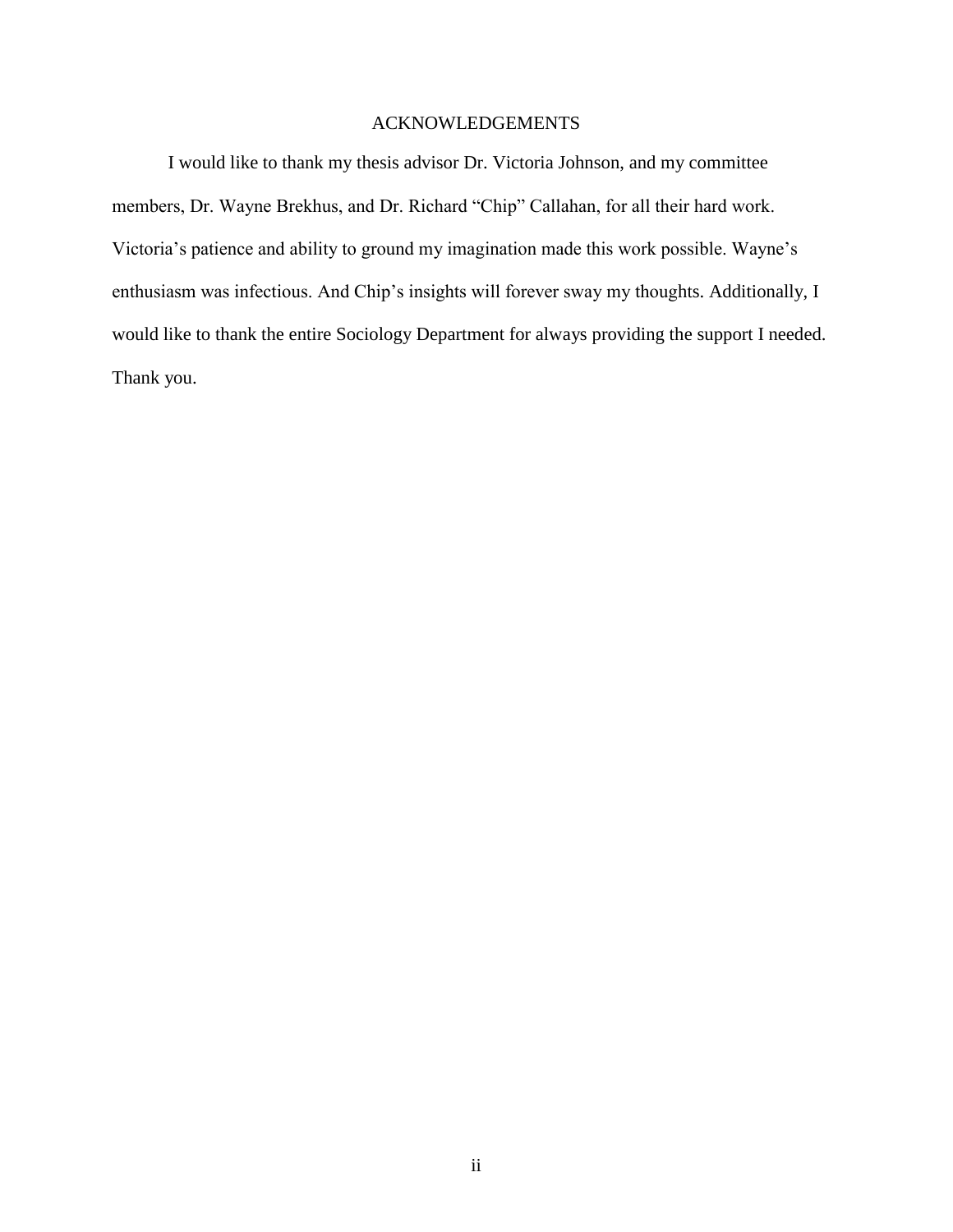## TABLE OF CONTENTS

| Chapter                                             |
|-----------------------------------------------------|
|                                                     |
|                                                     |
|                                                     |
|                                                     |
| Sampling and Data                                   |
| 5 <sub>1</sub>                                      |
| Use of Media by the Roman Catholic Church           |
| Understanding of Media by the Roman Catholic Church |
| Discourse: Informing in Order to Inform             |
| 6.                                                  |
|                                                     |
| 1.                                                  |
|                                                     |
|                                                     |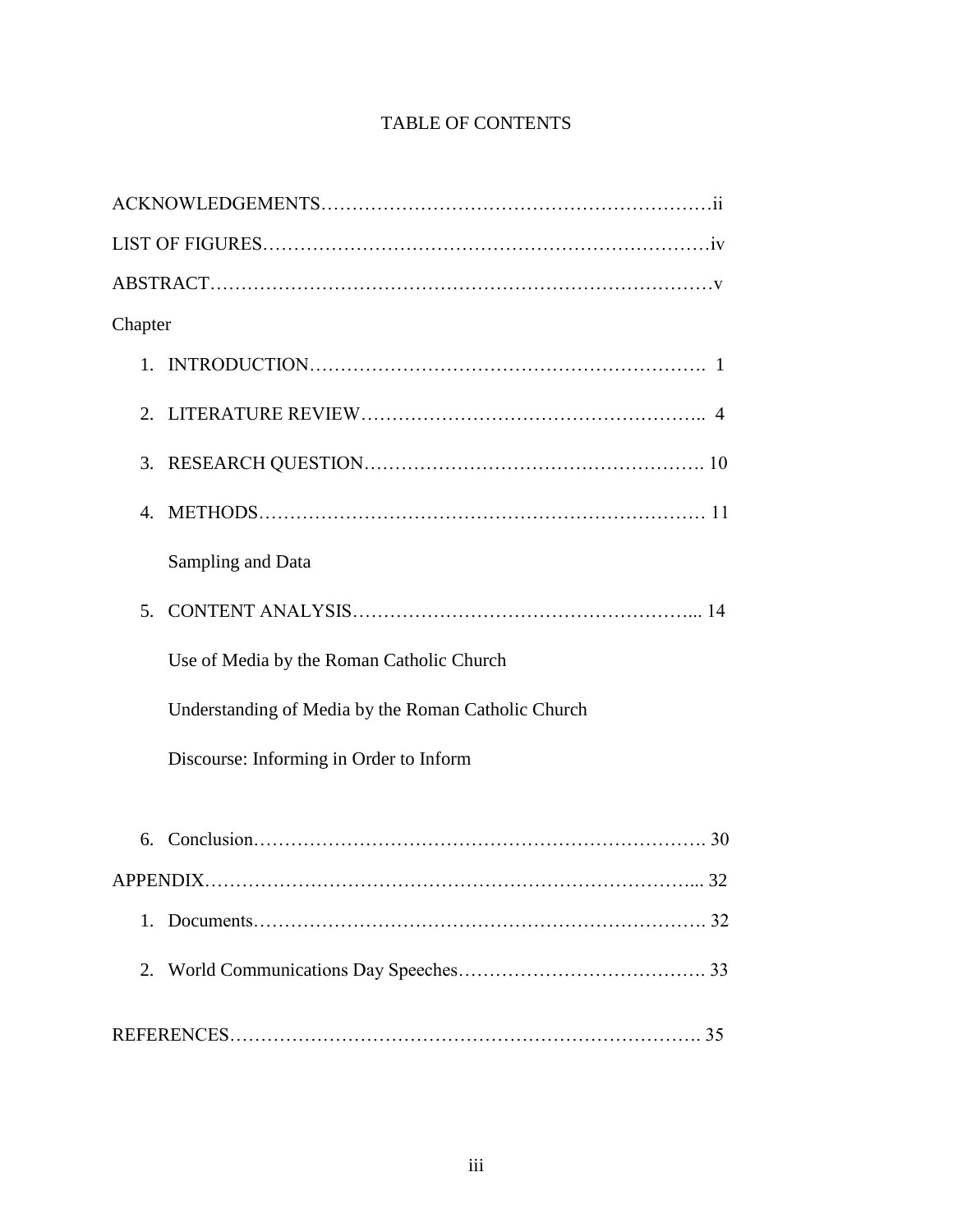## LIST OF FIGURES

| Figure |                                             | Page |  |
|--------|---------------------------------------------|------|--|
|        | 1. The Roman Catholic Church's construction |      |  |
|        |                                             |      |  |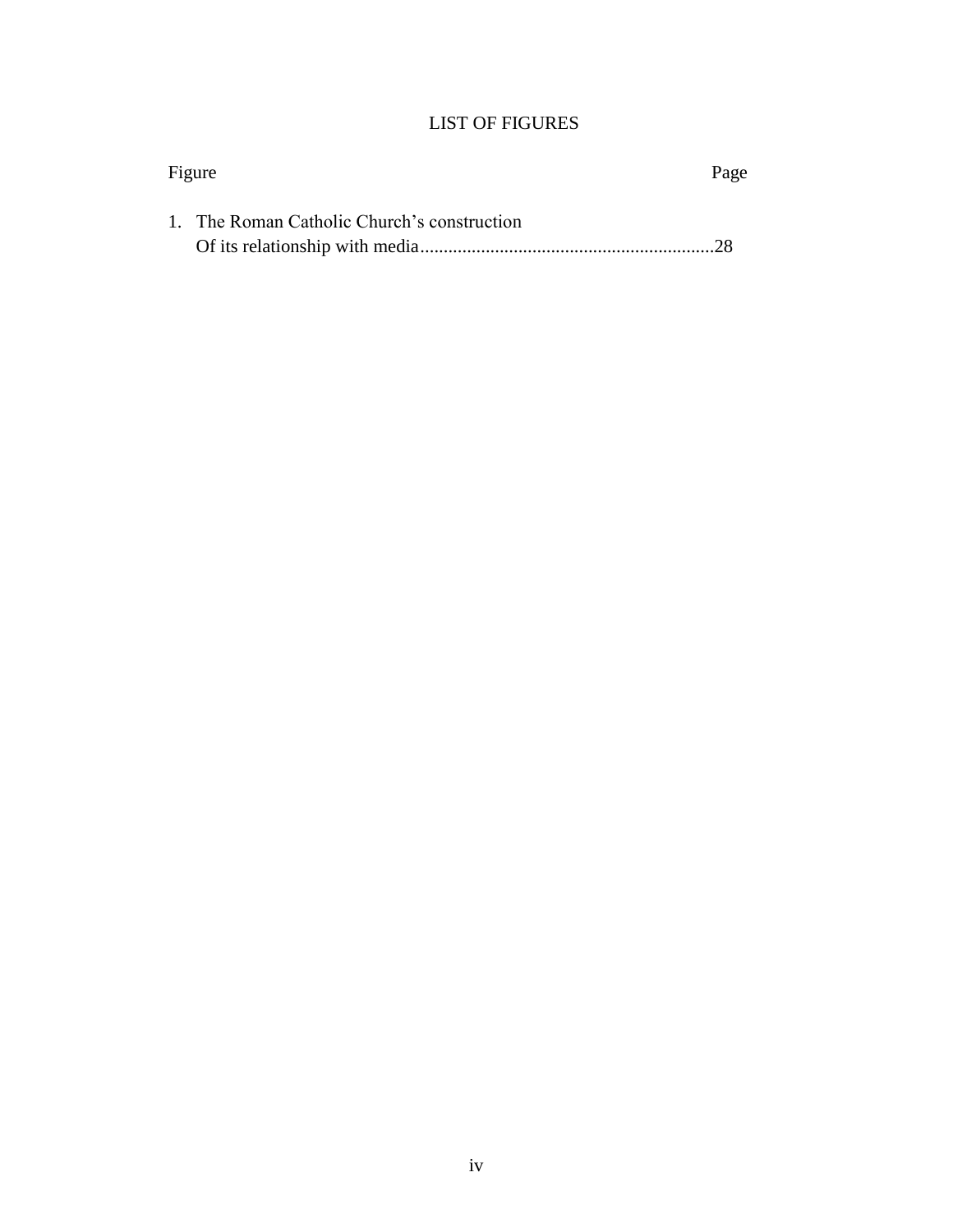## INFORMING IN ORDER TO FORM: THE ROMAN CATHOLIC CHURCH AND MEDIA

Andrew R. M. Fisher

Dr. Victoria Johnson, Thesis Supervisor

#### ABSTRACT

A dominate discourse in understanding the relationship between religion and media has been one of competition. This discourse of competition posits that the relationship between religion and media is inherently competitive. Yet, the Roman Catholic Church actively engages media and employs it as part of their religious dialogue with the broader societies in which they are embedded. These seemingly contradictory phenomena are in need of better articulation and examination. Using an ethnographic content analysis to examine a number of the Catholic documents this study aims to better understand how the Church constructs its relationship with media. As there have been no empirically based, comprehensive, examinations of how the Church does so post-Vatican II, this study aims to understand how the Church uses and understands media in the second half of the twentieth century. A dialectical discourse of "informing in order to form" develops throughout the data as the Church engages media.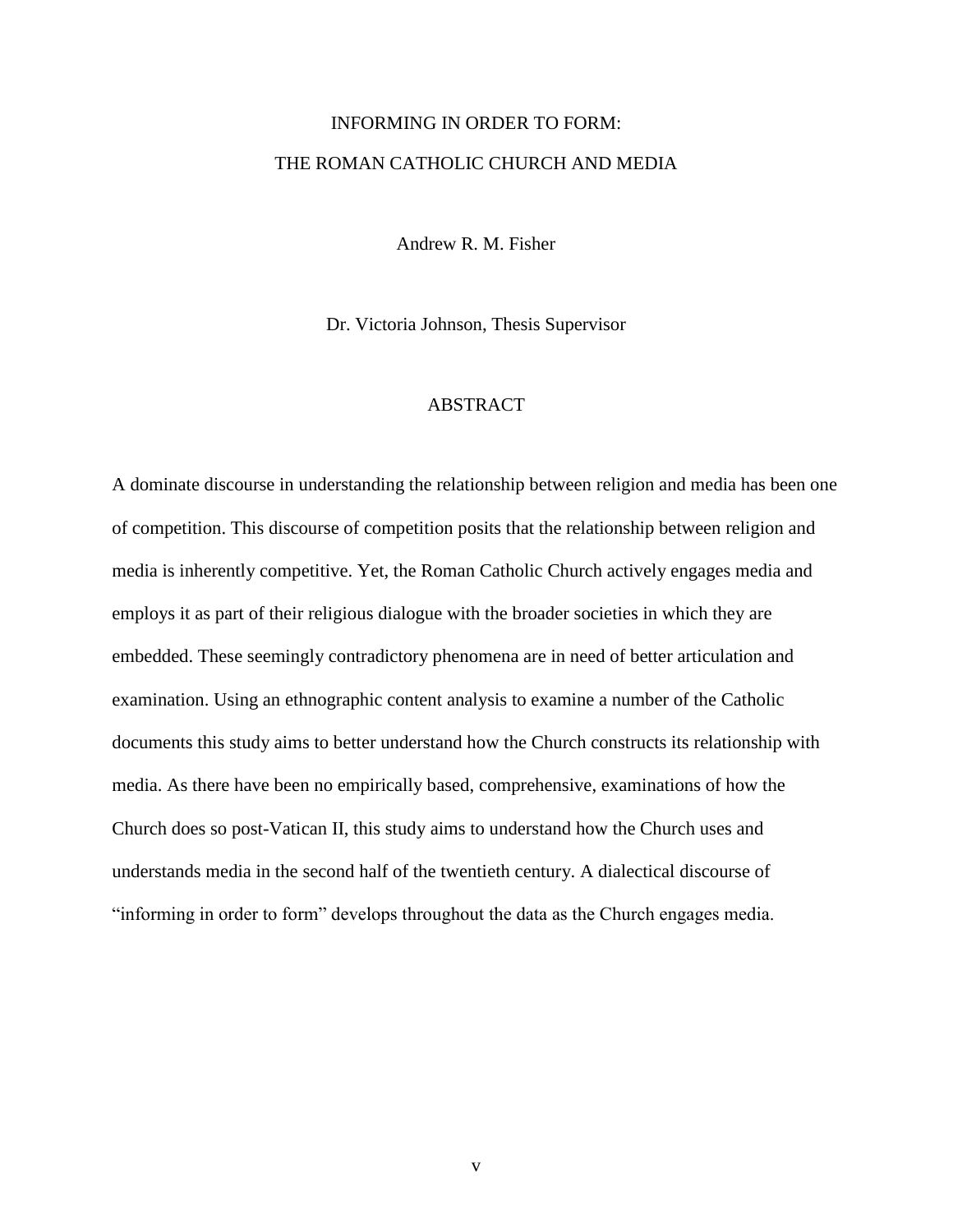## **Introduction**

During his 2010 World Communications Day speech Pope Benedict XVI declared that, "Priests are thus challenged to proclaim the Gospel by employing the latest generation of audiovisual resources – images, videos, animated features, blogs, Web sites – which, alongside traditional means, can open up broad new vistas for dialogue, evangelization and catechesis" (Pullella 2010). Notably, this direct call for the use and engagement of media by a religion is not something that has been a normative focus of the relationship between religion and media in the Western world.<sup>1</sup> Rather, the relationship between religion and media has often been portrayed as one of competition (Newman 1996). Media, for many is a direct threat to religion and its power to influence the culture in which it is embedded. Whether it is a contrast between the religious and technology as informers of culture (Fore 1987), the usurping of religious influence by entertainment (Kuhns 1969), a conflict between the non-Christian media and the Christian media (Porter 1974), or the intentional effort by media to replace a Christian worldview with a secular understanding (Wildmon 1985), there may well exist a clear tension between religion and media. However, a fuller understanding of the relationship between the Roman Catholic Church and media is needed to understand Pope Benedict"s recent statement.

Beginning with the popularization of television and the pervasive spread of mass media which began to accelerate during the middle of the twentieth century, research exploring the relationship between religion and media has focused a great deal on the competition between them for cultural influence in Western societies (Newman 1996). A threatening picture for religion has been painted, one that pits religion against media, the chosen vehicle for advancing mass culture (Ewen 1967), in a battle for members, viewers, consumers, and cultural influence.

 $\overline{a}$ 

<sup>&</sup>lt;sup>1</sup> Here religion is used in the common and popular understanding of the term used in Western society with the most easily accessible examples consisting of Christianity, Judaism, and Islam.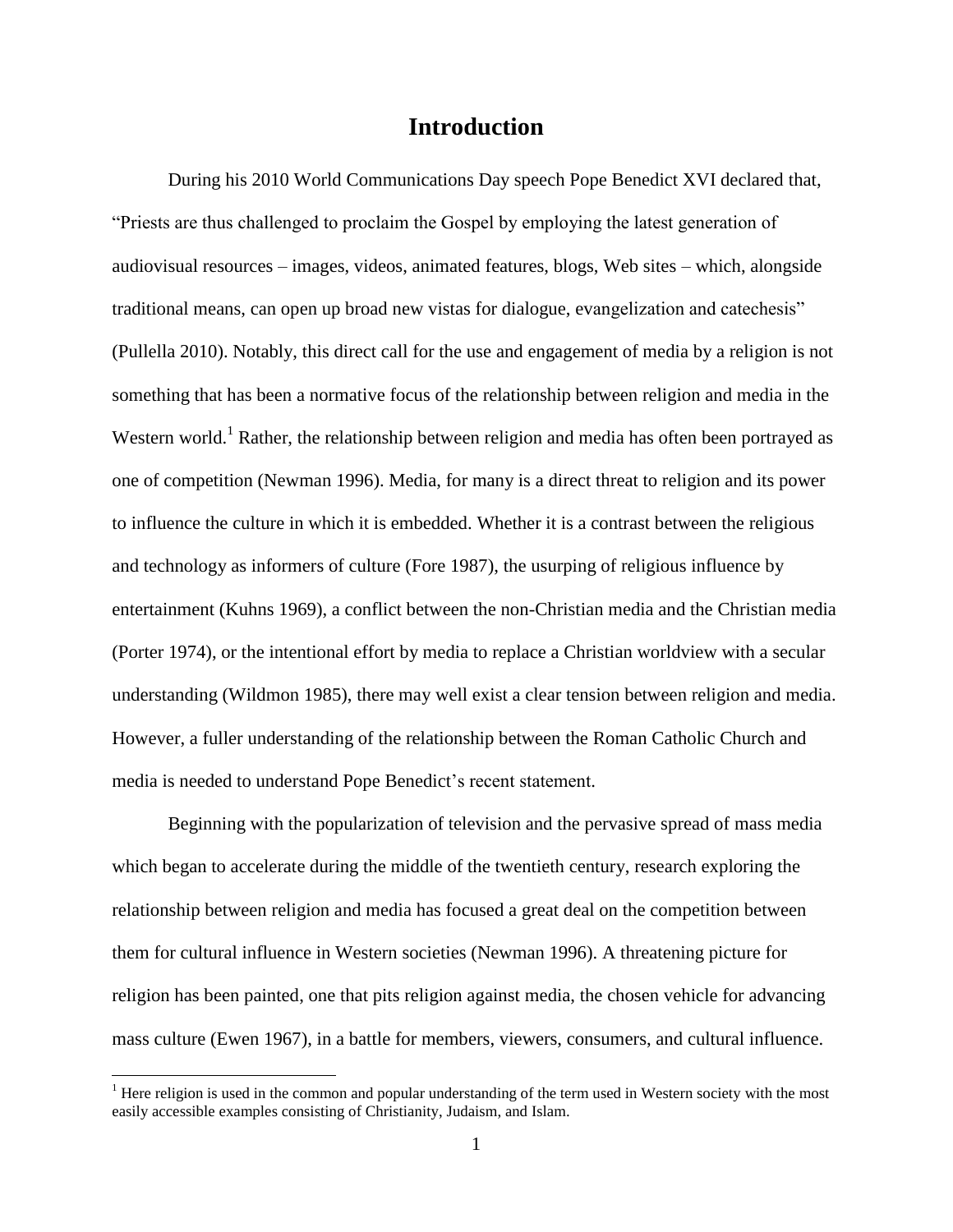As technology and mass culture began to quickly reproduce itself and the world around it, a number of scholars began to call attention to the consequences of this advancement (See Marcuse 1964; McLuhan 1964; Horkheimer and Adorno 2002). They began to uncover and investigate the effects of mass culture and the progressing technology, which allowed the "massification" to spread, as something that was destined to dramatically uproot any traditional sense of religion and the social world it produces. Rapidly, the social world was approaching "the final phase of the extension of man – the technological simulation of consciousness" (McLuhan 1964, p. 3). Others found the replication of culture in mass media and conversely mass culture to be a sign of the inevitable narrowing of public discourse, which left no room for religious influence (Marcuse 1964). Advances in technology, media, and consumer practices were seen as fundamentally changing the ways in which Western society understood itself and the role of religion. For some media was becoming our culture"s "principle way of knowing about itself," and "how [media] stages the world [was becoming] the model for how the world is properly to be staged" (Postman 1983, p. 92).

Given these ontological shifts during this time, many began to wonder how religion was to survive as it has traditionally been practiced; some claimed it would not (Stark 1999). Secularization and the theories that explored its plausibility compounded and expanded the ensuing battle of religious influence in a public sphere that was, for many, becoming decidedly secular. Berger (1968) claimed that "in the twentieth century religious believers are likely to be found only in small sects, huddled together to resist a worldwide secular culture," indicating the waning religious cultural influence as a popular movement (p. 3). Sentiments such as these only added fuel to the fire that a secular media had its sights on usurping "a role which until recently [had] been the role of the church in [Western] society, namely, to shape our system of values,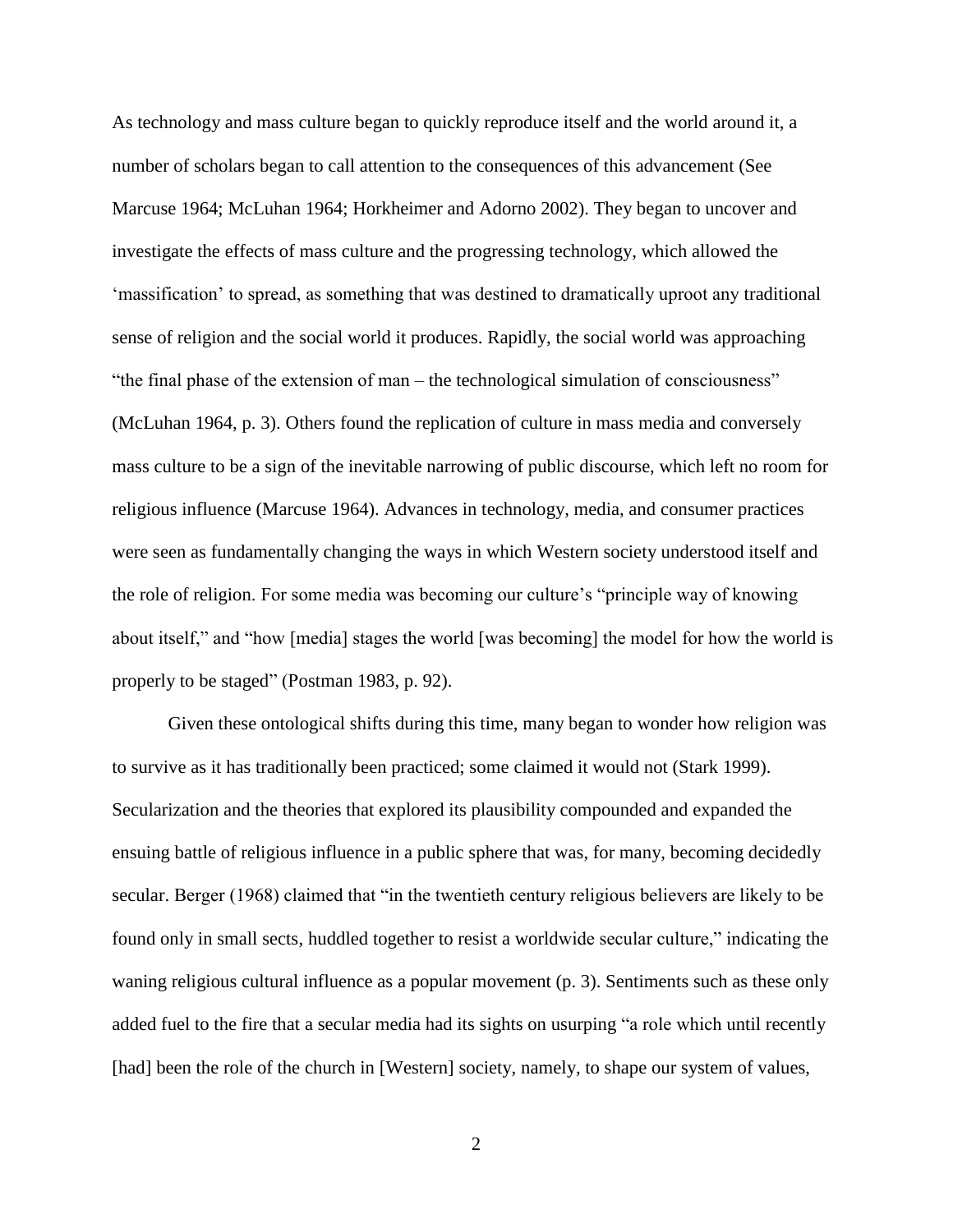embody our faith, and express our cultural essence" (Fore 1987, p. 11). These developments set the stage for the relationship between religion and media to be understood as one of competition.

Newman (1996), for example, explains the relationship between religion and media as:

A complex, multifaceted phenomenon that has been oversimplified in the analyses of polemicists and ideologists of various stripes, and that properly understands it, particularly in terms of the competition between forms of experience and culture, enables one to make sounder and more informed judgments not only about certain major issues of social and cultural policy but about the role that religion and [media] play and ought to play in one's own life and in the lives of those whom one is in a position to influence  $(p, 5)$ .

Newman identifies two camps, the "religionists," who have become "disturbed by the threat posed by [media] to traditional religious beliefs, values and attitudes," and the humanist, politician, secularist, and capitalist represent media to further their own agendas, often seen at odds with religionists (Newman 1996, p. 1).

Religionists and critics of media, according to Newman (1996):

See their principal paradigm of religion, which they associate with the soundest possible foundations for their society"s culture, as threatened by, and involved in a competitive struggle with, a cultural and anti-cultural agenda that they associate with [media]. And while these critics all recognize that media can be, and sometimes has been, put to the service of promoting [religious] ideas, values, and attitudes, they regard the threat posed by [media] as primary (p. 7).

Exemplifying Newman"s point, Kuhns (1969) explains, "[Media] has transformed the ways in which we believe and are capable of believing. An absolute kind of belief, as well as a belief in absolutes, becomes increasingly difficult as [media] trains people to believe tentatively and with elasticity" (p. 165). Continuing, Kuhns understands the issues specifically in regards to religious belief that, "the very concept of faith – to believe in that which you cannot see and cannot

 $\overline{a}$ 

 $2$  The generic term "media" is used in place of any author's use of a word commonly accepted to represent all forms of technology which mediate human interaction to include, but not limited to, radio, television, cable, newspapers, books, movies, music, magazines, and the internet. As technological advances have altered and expanded the term to include a set of evolving practices rather than a limited form (Croteau and Hoynes 2003).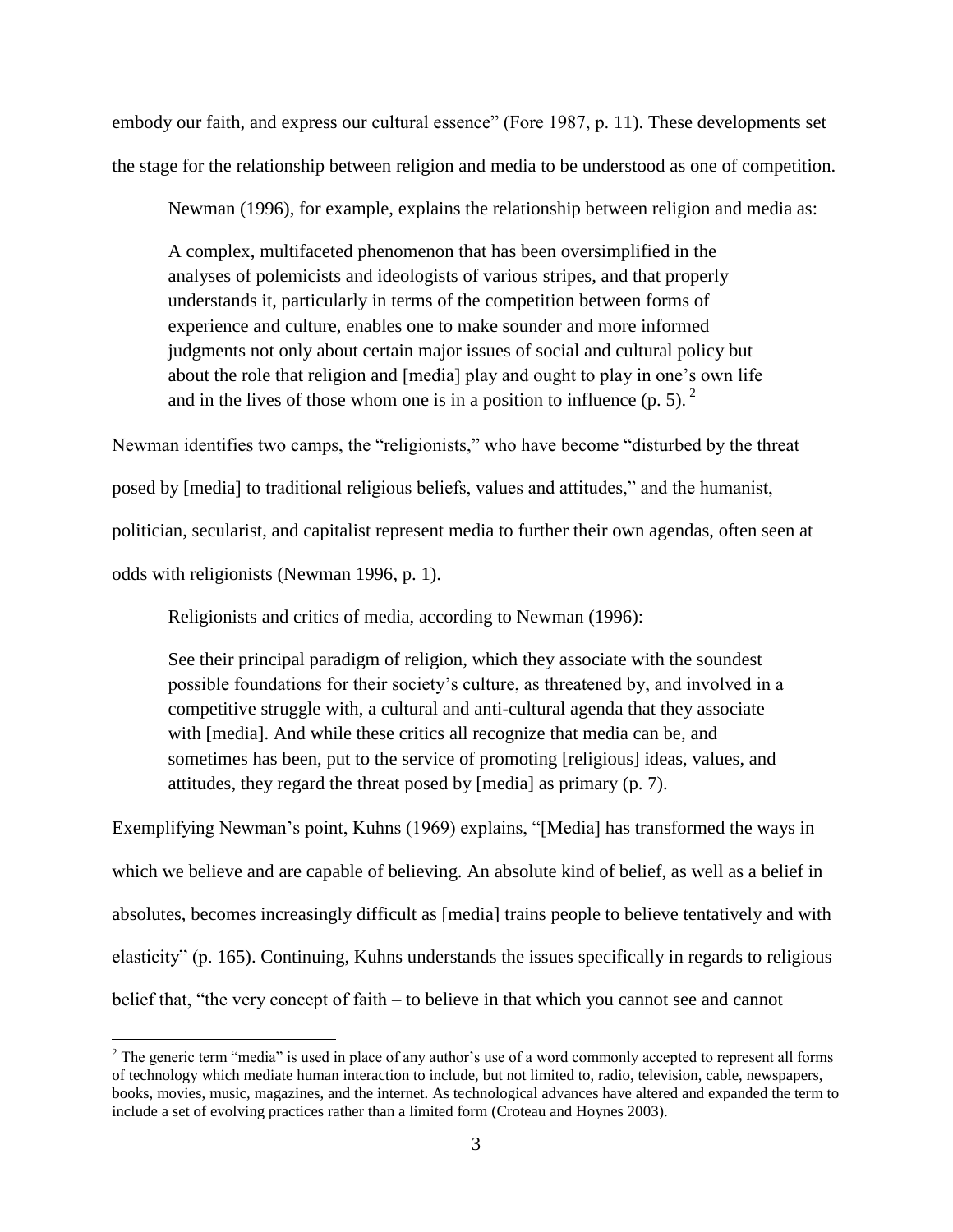understand – comes with difficulty to a generation which has depended, as perhaps no generation before, on its senses" (Kuhns 1969, p. 166).

Seen in this light, a discourse emerges that pits religion and media at odds with each other. However, an understanding of the relationship between religion and media that is fundamentally based in competition does not allow us to fully understand the Pope"s earlier remarks. How, then, does the Roman Catholic Church engage in practices with media that many claim are at odds with the aims of religion? Is it proper to understand the relationship between the Roman Catholic Church and media as one of competition?

## **Literature Review**

Interestingly, a number of scholars pose a much less dire situation when exploring the relationship between the Roman Catholic Church and media. Rather than understanding media and the Church as competitors for cultural influence there is some evidence of a more nuanced relationship constructed by the Church and media. Scholars who have specifically explored the Roman Catholic Church"s relationship to media have focused on media as a cultural and social phenomenon rather than a secular institution aimed at challenging the Church (Coleman1993; Soukup 1993; Budde 1997). Scholars exploring the relationship between the Roman Catholic Church and media have also focused more on a just media world and are interested in how the media shape, culturally, public discourse (Coleman and Tomka 1993). Furthermore, they choose to explore such avenues of inquiry while exploring a useful understanding of the role of media for the Roman Catholic Church and attempt at producing a dialogue between religion and media rather than a relationship between competitors (Coleman and Tomka 1993; Soukup 1993).

Coleman (1993) argues for a stronger emphasis on the role of agency in understanding the relationship between the Roman Catholic Church and media. Specifically addressing the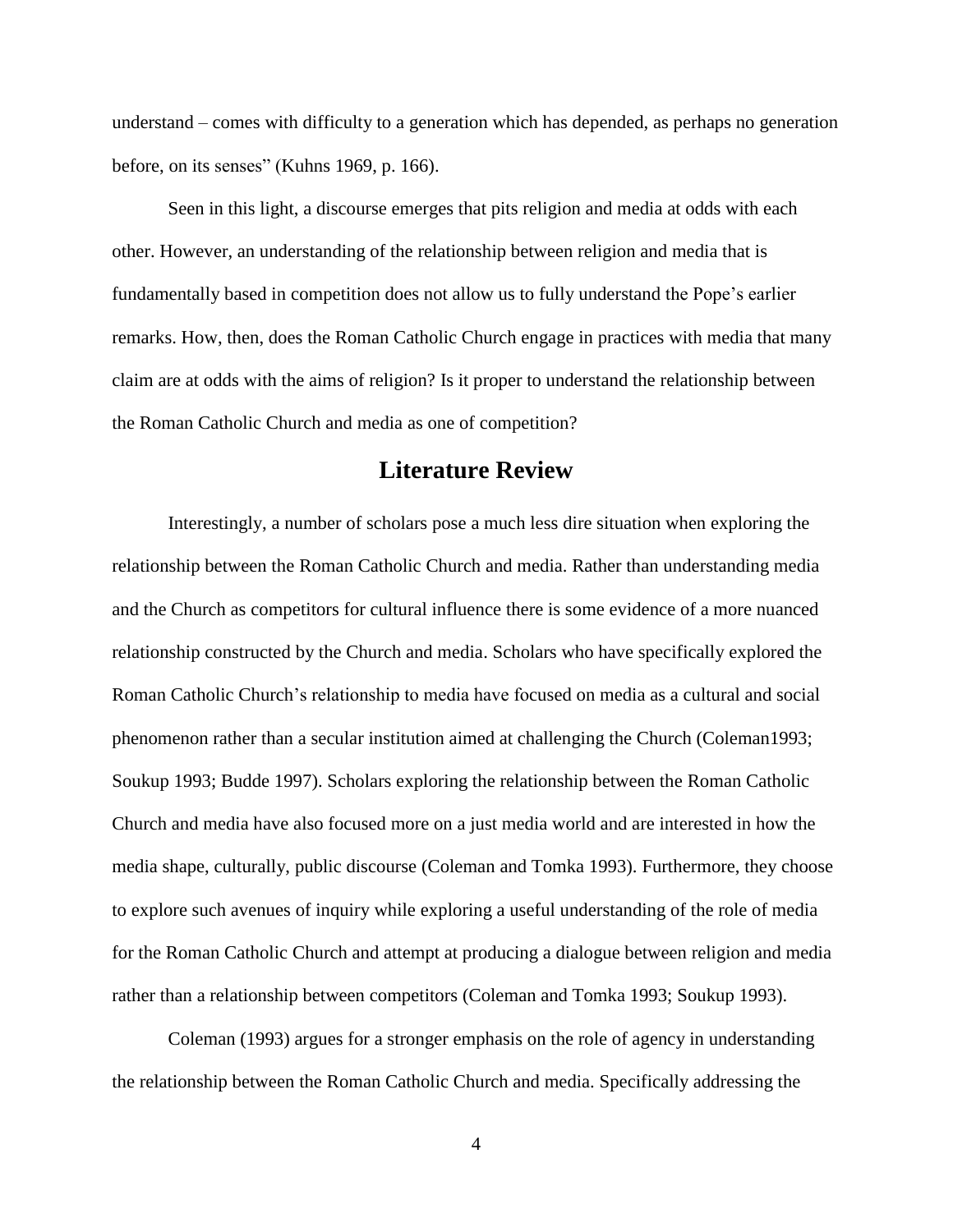proponents who portray the relationship between religion and media as competitive, Coleman claims there is an over-emphasis of the "structural realities to the detriment of human agency" (p. 3). This structurally biased view of media and its relationship with religion has informed the debate between religion and media (see McLuhan 1964; Postman 1985) and leaves much to be desired. Coleman addresses the assumptions behind this view of media, as directly informing the larger social context, which are in need of adjustment for better understanding the relationship between the Catholic Church and media. Specifically, Coleman addresses three assumptions in order to balance the structural bias: (1) Audiences are never as undifferentiated and mass as the theories assumes; (2) Consumers of the mass media are not merely dupes and purely passive; and (3) Products of the mass media are not simply cultural commodities but "texts" which, like any other text, require reading and are patient of multiple interpretations. Focusing on the role of agency allows for a basis in understanding the relationship between the Roman Catholic Church and media as something other than competitive. Rather, Coleman argues for an increase in agency in studying the effects of media – a cultural studies approach – he also calls for the need to recognize diverse audiences and their ability to discriminate and partake in critical judgments.

Understanding that media both mirror and shape society, Coleman (1993) does not refute the influential aspect of media, which is a dominant theme when understanding media and religion as competitors (Fore 1987). Coleman (1993) quotes Soukup (1985) stating, "The media heighten people's sense of immediacy. The excessive present tense built into [media] (live coverage, fast-breaking stories and so on) discourages truly in-depth reporting and absolutely outlaws patience and a sense of lived history" (p. 154). However, Coleman"s main objective is to give guidance to Catholics troubled by the popular assumptions which place religion and media at odds. He argues that, "If it becomes harder to have a true conversation with nuance because of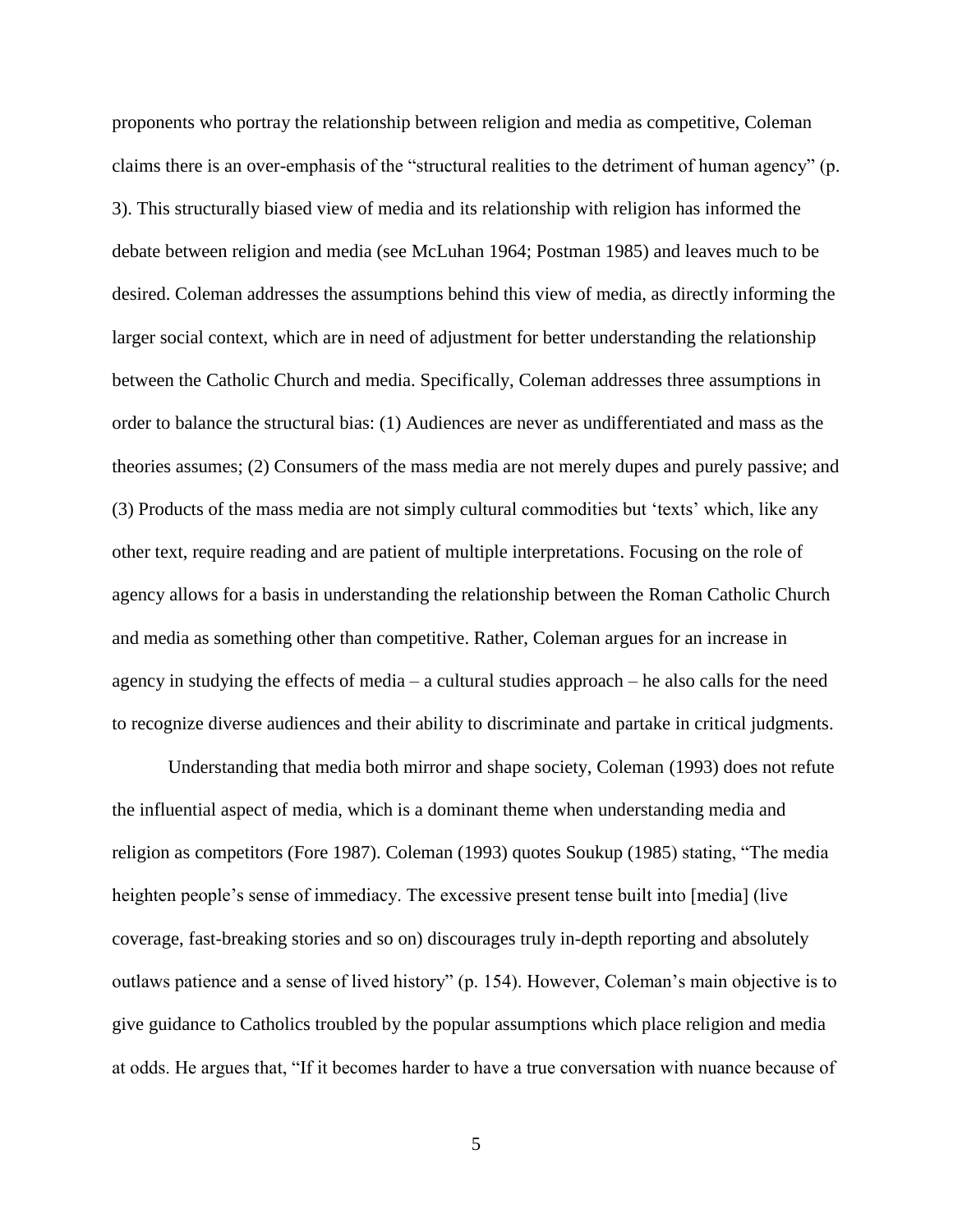the media"s tendency to think in headlines, perhaps we need other forums of communication as the principal locales for important discussions" (Coleman 1993, p. 9). Furthermore, he argues that the Church"s role in negotiating media is one that should assist individuals in "talking back to the [media]" and that if Catholics wish to engage in the use of mass media they must form a better understanding of media and its role in society for religion (Coleman 1993). Further, Coleman (1993) recognizes media does in fact directly inform the message of the Catholic Church as it is the subject of media and this needs to be recognized and dealt with. Understanding the role of agency, and the need for religion to "talk back" are contributing factors in the relationship between the Roman Catholic Church and media, which begins to loosen the competitiveness and allows for the beginning of a broader dialogue.

Coleman (1993), in approaching the relationship between the Roman Catholic Church and media as such, proposes ideas that begin to challenge an understanding of this relationship as strictly competitive. Take, for example, Fore (1987) when he explains the role of media in that it is an ever-ready companion for entertainment yet it also, "cultivates a mean world full of violence, that its values and stories demand and dehumanize us, and that its religious impact is the very antithesis of the Christian faith in which most people in our society profess to believe" (p. 122). Understanding media in such a sense leaves little room for the agency and dialogue that Coleman (1993) offers, which "stresses how viewers resist [media] messages and read [media] as a multiple message medium which is patient of multiple meanings" (p. 8). Furthermore, "Church people who want to understand the mass media need to remember the multiple functions of the mass media and communications in society;" additionally, media, "tend to support existing institutions in society and pass on the assumptions and consensus of society" (Coleman 1993, p. 9). In Coleman"s understanding, media supports popular sentiments and institutions, such as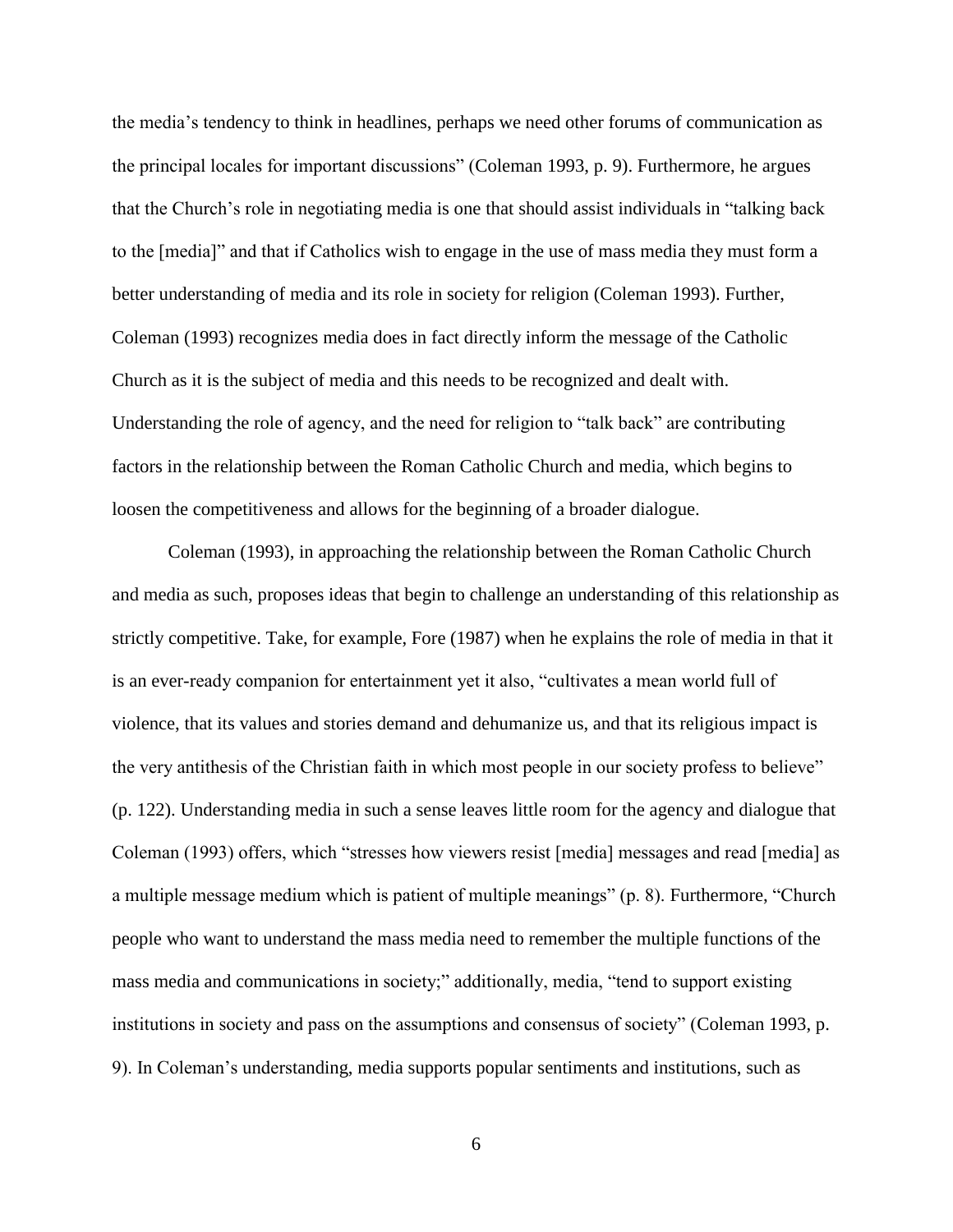religion, and when it does not, this reflects more on the society, and the individuals in it, rather than the role of media. In a society that supports religion and religious practices, in Coleman"s view, one would find a media that reflects this support because it is a product of the understanding of religions" role as an extension of broader beliefs.

Pursuing these points further, Budde (1997) allows for a more useful and broader understanding of a relationship between the Roman Catholic Church and what he identifies, in the tradition of the Frankfurt School, as "global cultural industries". Budde offers a useful way of understanding the Church"s engagement with industries outside specific Catholic institutions as a practice of "sacramental liberalism". Sacramental liberalism is defined as:

The notion that since all of Creation is made by God and judged good by God (Gn 1:31), all natural and human projects can in principle be revelatory of God and useful for divine purposes. Sacramental liberalism stands against any sort of dualism…that denigrates the material world or equates "the world" with utter sinfulness and evil. All aspects of material creation or human initiative can be used for good or bad purposes (and can be judged based on those uses), but a priori none can be condemned completely as incompatible with the Christian vision (Budde 1997, p. 98)

Understood as such, sacramental liberalism forms a context in which the Catholic Church might engage media. Media cannot inherently compete against the Church; rather, the purposes it is used for are what create competition. According to the view of sacramental liberalism, media is something the Roman Catholic Church should embrace, as it is a gift from God, and should be treated and engaged as such.

As the Catholic Church is placed, contextually, among all earthly creations outside of its encompassing worldview, it is placed in contrast to "everything else" as something that cannot inherently hold value a priori (Budde 1997). Rather, in this instance, media is understood, according to sacramental liberalism, as a creation, principally established by the Catholic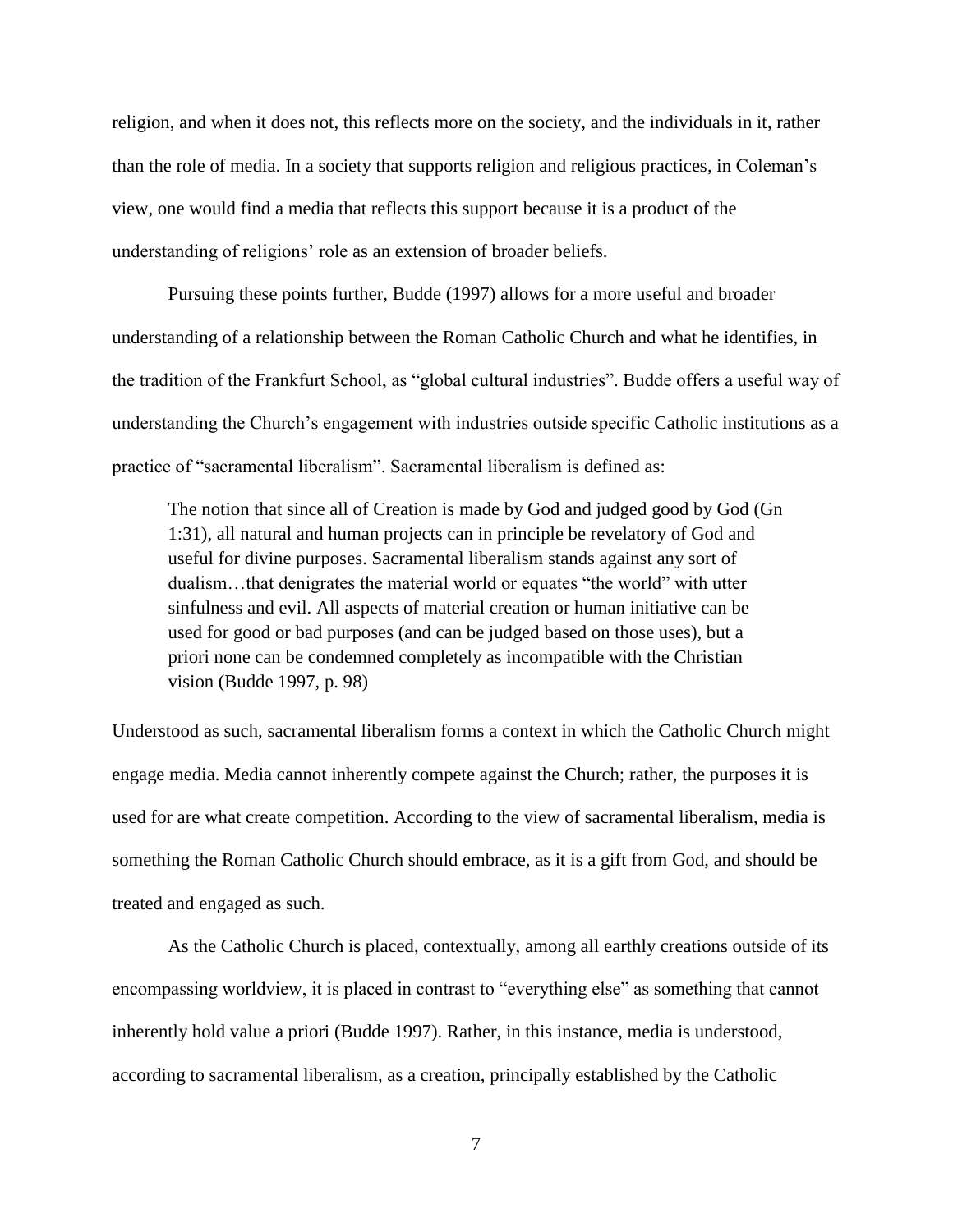inception of God and core beliefs about existence, through the toils of humans, which can be used for a continuum of purposes spanning good and evil. Furthermore, it has to be assumed that, the use of media will dictate its goodness or badness, at least in the Catholic understanding of media. However, this stance is not without criticism and in need of expansion (Budde 1997).

While sacramental liberalism does help to situate the Catholic perspective somewhere other than in competition with media, it does not lend much to the understanding of how media is actually understood and used by the Roman Catholic Church. Budde (1997) notes that "sacramental liberalism falls short as a guide to theologically informed critique," due to its "reductive tendencies," which, "downplay analyses of systems and interactions in favor of decontextualized appraisals of parts and components," and these shortcomings fail to give the Church access to the structural relations in the media (p. 99). Furthermore, "the overriding privileging of the good to be had via the components" outweighs macro-level structural considerations (Budde 1997, p. 100).

Expanding on Budde"s criticisms of the Church"s stance of sacramental liberalism, Christians (2002) argues against any understanding of media as neutral. Rather, Christians argues for a wider scope and view of the use of media by religion as something that is inherently fraught with value because its use "proceeds out of our whole human experience and it is directed by our ultimate commitments" (p. 38). Yet, there exists a belief, represented by sacramental liberalism, before the Catholic Church engages media. The alteration of the message, which is intrinsic to media, is premised and cannot allow for a neutral interaction with media by religion. With this in mind a fuller understanding of the Catholic Church's relationship with media is needed. The Catholic Church cannot simply understand media as a neutral tool. Inherent within how it engages media is a broader internalization of context informing the Church"s understanding of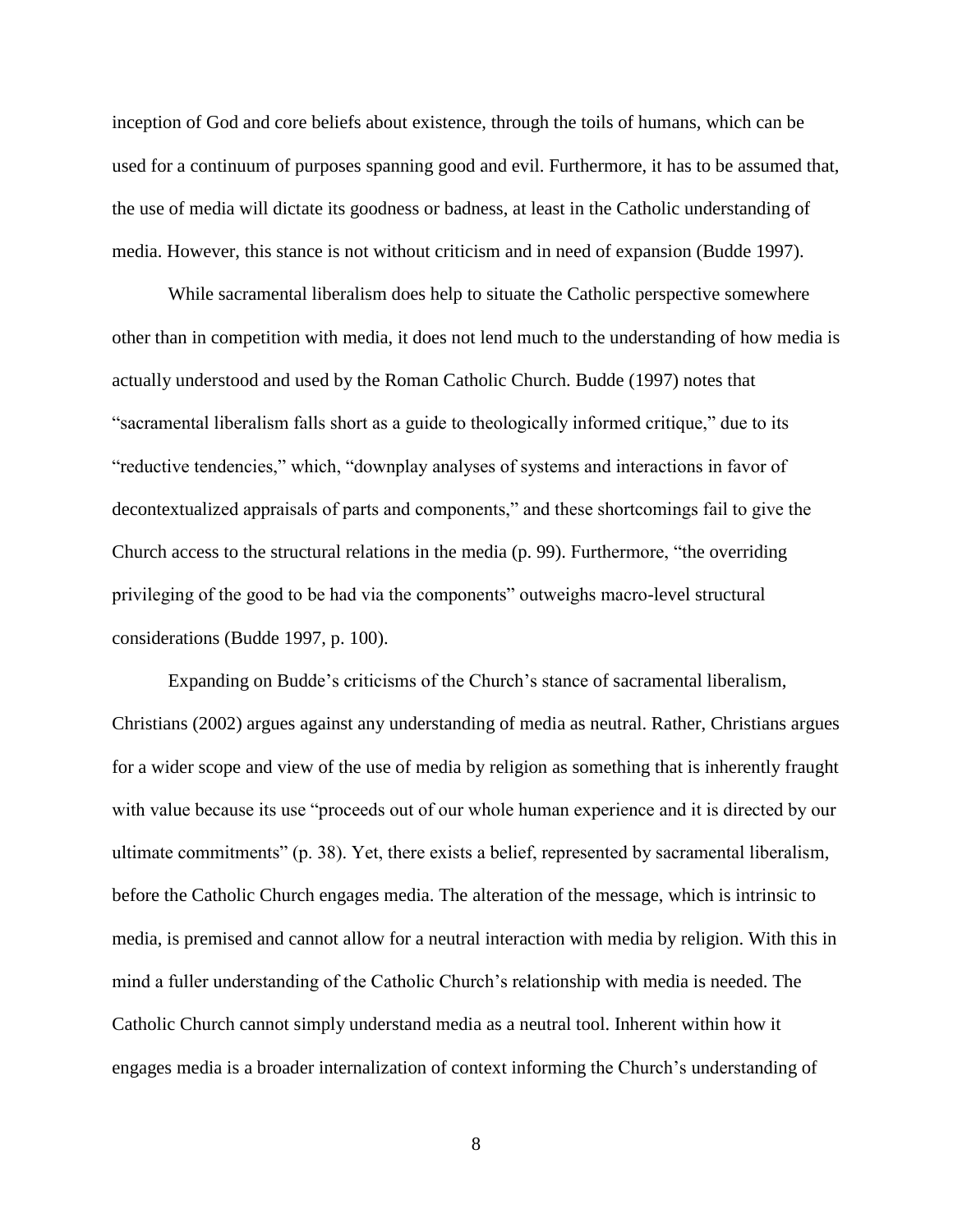media outside itself along with how it chooses to use it in the pursuit of its goals (Budde 1997; Christians 2002). To the point, "Every medium therefore affects the communication process in a unique way, entirely aside from the way a particular communicator 'uses' it," furthermore, "it is entirely accurate to say that the user is used by the medium at the same moment that the user uses the medium" (Fore 1987, p. 53).

Research that has directly examined the Roman Catholic Church"s stance on media through analysis of papal encyclicals and other documents produced by Vatican councils note the existence of both a need for using media as a useful instrument along with understanding the importance of agency in the Church's engagement with media (Jorgenson 1984; Soukup 1993). The Roman Catholic Church, according to Soukup (1993), "has seldom hesitated to speak out about communication and the means of communication" and has tended "to address serious issues in a fairly competent manner" (p. 71). Both Jorgenson (1984) and Soukup (1993) have focused on, "Who issued the statement? Which audience does the statement address? What is it purpose? What are the issues it raises?" in order to understand the relationship between the Roman Catholic Church and media (Soukup 1993, p. 72).

Soukup (1993) understands these documents to offer a strong basis for discussion while highlighting a number of important issues. Specifically, he shows that the Roman Catholic Church is actively engaged in the understanding and use of media. The Church aims for a "deeper insight into the social role of communication," and wishes to "integrate communication much more closely into the larger pastoral activity of the Church" (Soukup 1993, p. 75). Throughout his analysis Soukup (1993) notes that the Church takes an "authoritative" or "provocative approach" towards media and also uses a mix of "analytic and didactic approaches" in their engagement with media within the documents under examination (p. 77).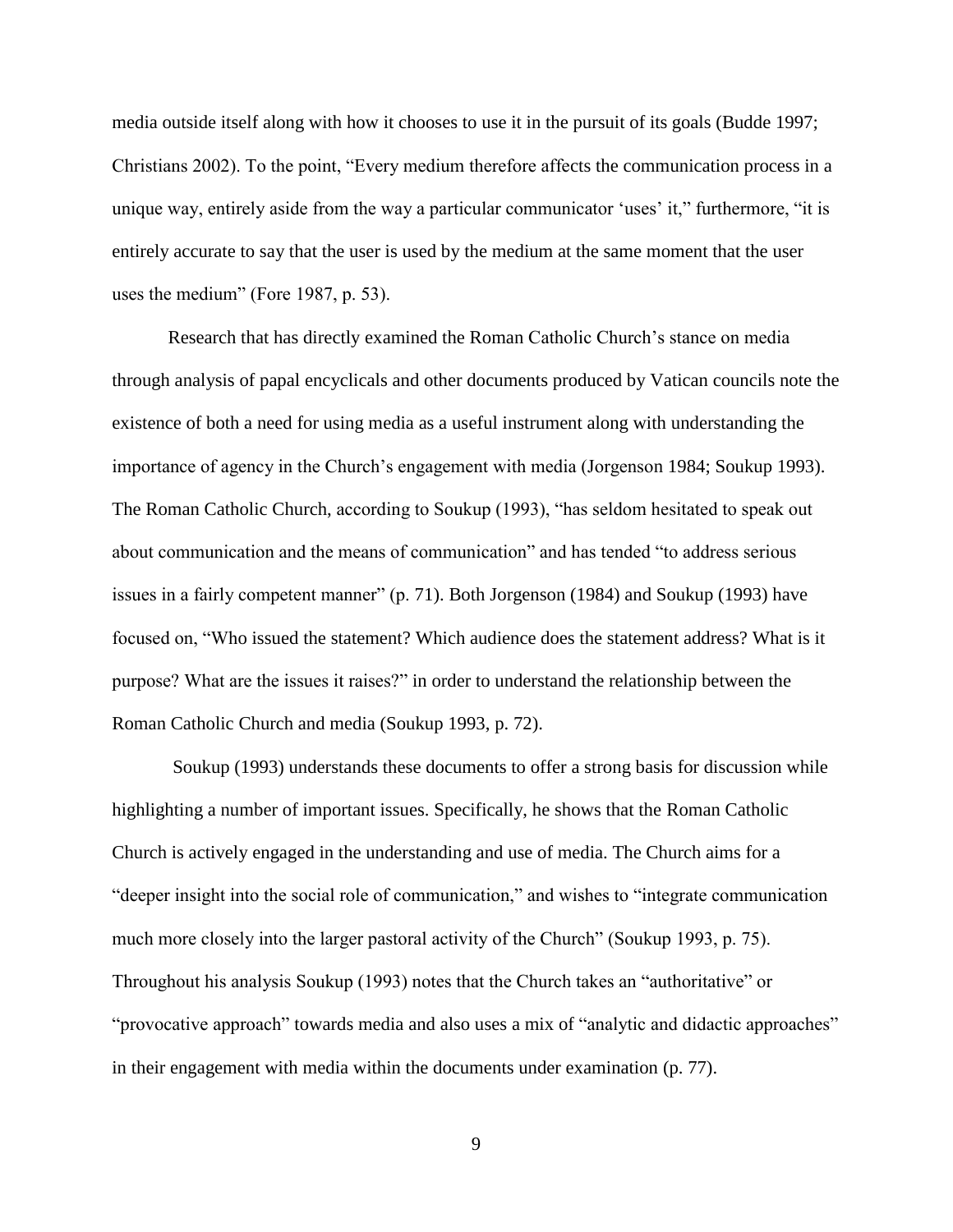However, as Soukup notes, there exists a substantial amount of ambiguity among the few documents which he examines, "the documents simultaneously address both the broad question of the mass media and the narrower concern of the church"s use of those media. This latter point," he continues, "involves not a little self-interest on the part of the church. Whenever it arises, it raises some doubts about the impartiality with which the church has criticized the media" (Soukup 1993, p. 78). Their best value, according to Soukup (1993) "lies in their being read as starting points for further discussion and action" (p. 78). Ending the analysis here leaves much ambiguity about the relationship between the Roman Catholic Church and media. The question is begged: How does the Catholic Church relate to media?

## **Research Question**

Since the Vatican II Council there has been no comprehensive examination of Roman Catholic documents pertaining to the Church"s construction of its relationship with media, leaving an inadequate understanding of how the Catholic Church views media. Previous studies lack series knowledge of how the Roman Catholic Church constructs its understanding and use of media (Soukup 1993). Despite the importance of communication and media identified by the Catholic Church (755 documents being produced between 1464 and 1973) there has been little sociological investigation into understanding the relationship between the Roman Catholic Church and media (Baragli 1973).

Rather than directly informing the understanding of how the Roman Catholic Church constructs its relationship with media, earlier studies have tended to summarize the information using a small sample of documents leading to few tenable conclusions (Jorgenson 1984; Soukup 1993). In part due to the shortcomings of these previous studies a relationship of competition has been a dominant discourse surrounding the relationship between religion and media (Newman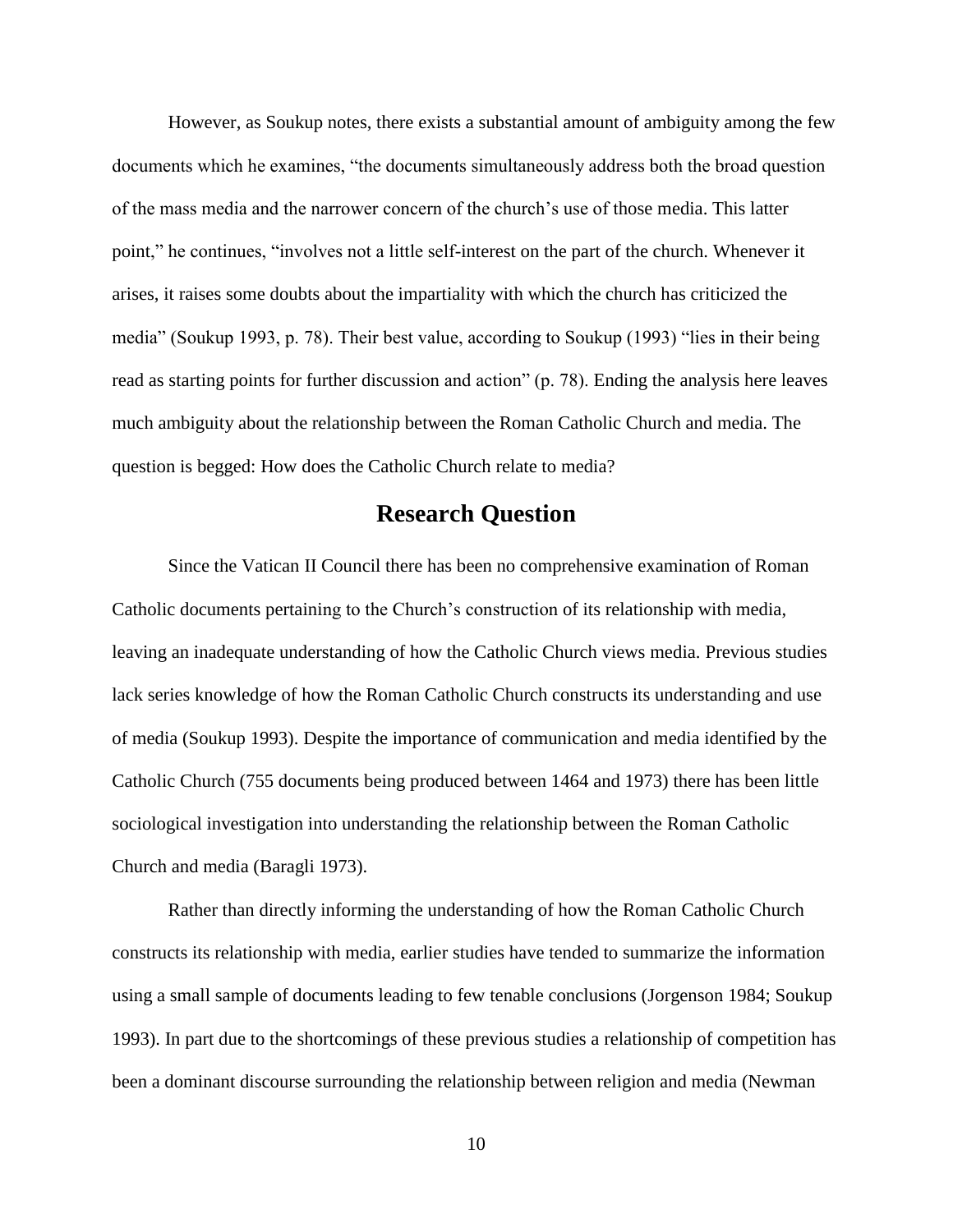1996). Yet, some scholars, when addressing the Catholic Church specifically, have urged a consideration for a more agent-centered relationship between religion and media. There also emerges a discourse that directly refutes a relationship of competition, while also suggesting "Catholic" beliefs about media. Given these differing perspectives a deeper investigation of how the Roman Catholic Church constructs its relations to media is sorely needed. This study poses, in light of the above discourse, the questions: How does the Roman Catholic Church construct its relationship with media? How does the Roman Catholic Church understand media? What use does the Roman Catholic Church claim to have for media?

## **Methods**

This study employs an ethnographic content analysis following the processes laid out by Altheide (1996) to examine a number of Catholic documents aimed at better understanding how the Catholic Church constructs its relationship with media. Ethnographic content analysis is oriented towards concept development and emergent data analysis allowing for documenting and understanding the communication of meaning and verifying theoretical relationships from the data (Altheide 1996). Furthermore, it is a reflexive and highly interactive method for analyzing documents, helping to understand the process and the array of objects, symbols, and meanings that make up the social reality shared by the Catholic Church and the construction of its relationship with media. "The aim is to be systematic, but not rigid" by allowing the data, placed in loosely defined protocols, to gradually develop enables the researcher to ask open ended questions as the analysis emerges through repeated examination of the content (Altheide 1993, p. 16).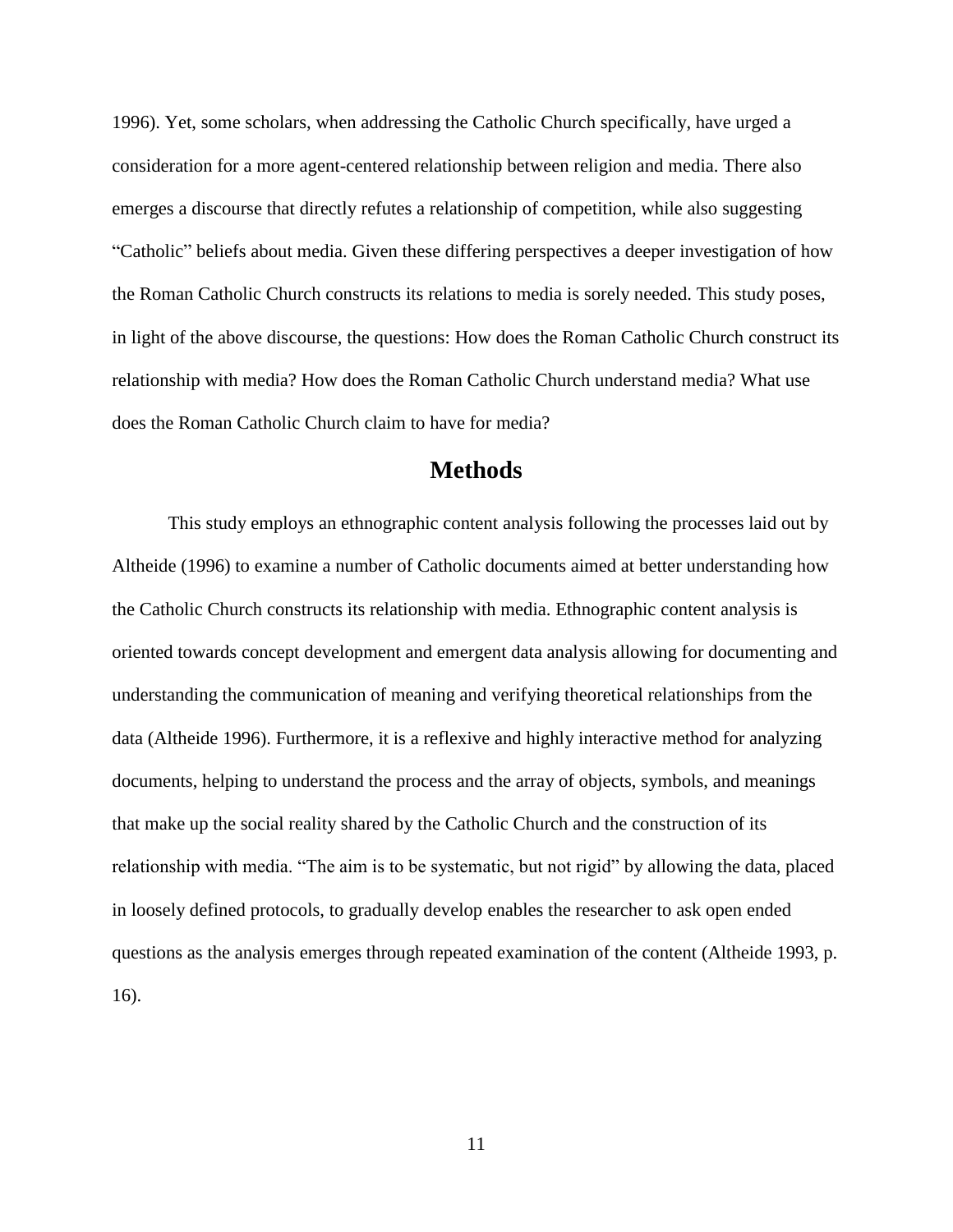#### Sampling and Data

The hierarchical structure of the Roman Catholic Church lends itself well to narrowly identifying, within its structure, groups and individuals who are responsible for the intricacies of the daily activities of the Church. Beginning with a single leader, the Pope, responsibility for specific tasks and overseeing of individual dioceses and congregations is dispersed among a myriad of Bishops and Cardinals. The Vatican has created a number of Councils, staffed with high-ranking Bishops and Cardinals, who are tasked with pursing goals of varying degrees. Councils are created for the sole purpose of focusing Catholic resources on issues such as Family, Justice and Peace, Culture, and Inter-Religious Dialogue. Media has been deemed one of these important social entities in which the Church devotes specific attention to through the Pontifical Council of Social Communication (Granfield 1994). This council is tasked to "deal with questions concerning the instruments of social communications, so that also by these means the message of salvation and human progress may serve the growth of civilization and morality" (Apostolic Constitution 1989, Article 169). In carrying out these responsibilities the Council has created a number of instructional documents for Catholics specifically dealing with issues of media as they relate to and affect Catholics and the Roman Catholic Church as it interacts with the broader cultural landscape.

Using theoretically purposive sampling, documents produced by the Pontifical Council of Social Communication between 1963 and 2005 were collected along with documents identified by both Jorgenson (1984) and Soukup (1993). All data was accessed through the Vatican"s official website (www.vatican.va). The documents accessed and used as data for this project were as follows: *Inter Mirifica* (1963), *Communio et Progressio* (1971), *An appeal to all contemplative Religious* (1973), *Guide to the training of future priests concerning the*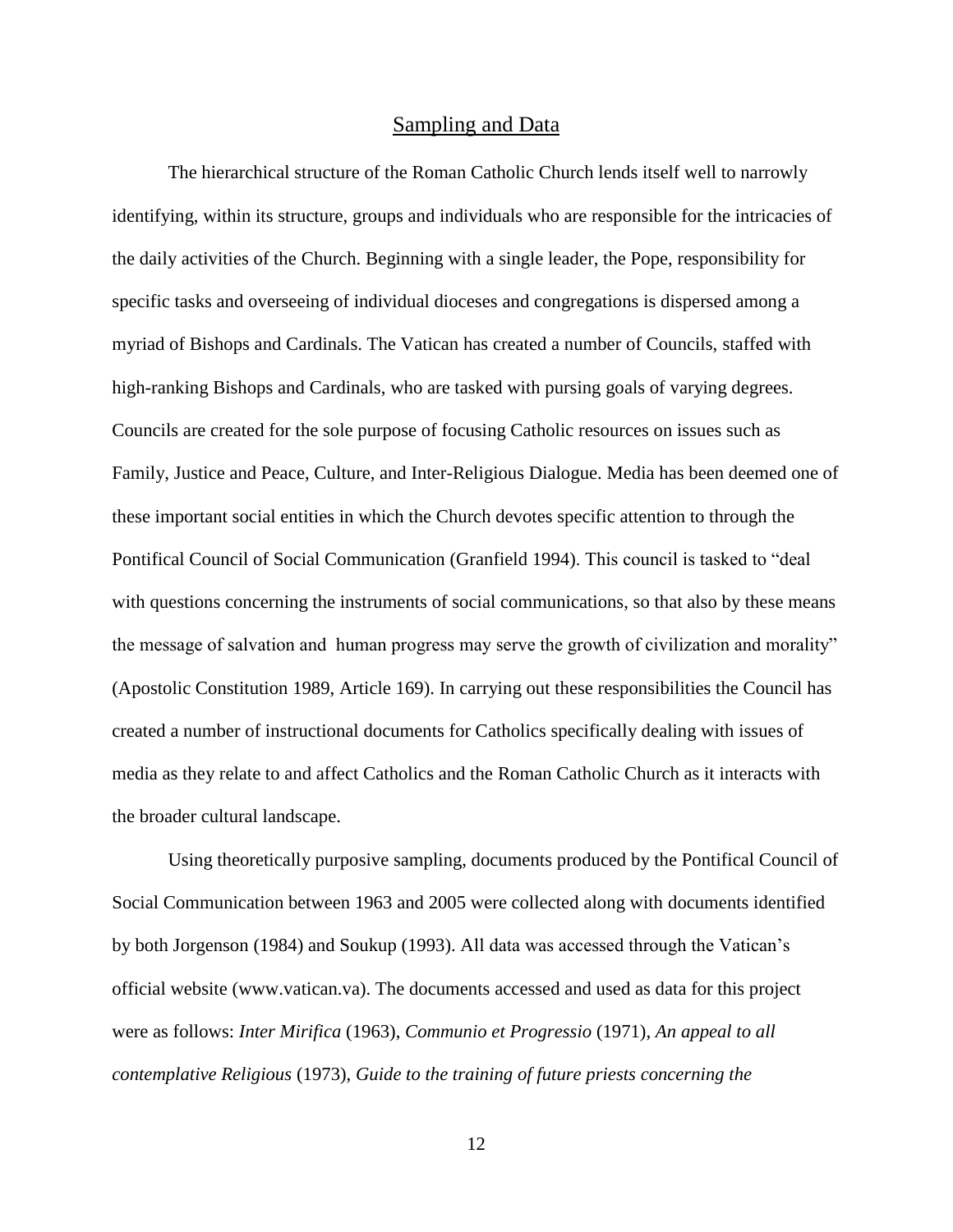*instruments of social communications* (1986), *Pornography and violence in the communications media: a pastoral response* (1989), *Criteria for ecumenical and inter-religious cooperation in communications* (1989), *Aetatis Novae* (1992), *100 Years of Cinema* (1995), *Ethics in Advertising* (1999), *Ethics in Communications* (2000), *Ethics in Internet* (2002), *The Church and the Internet* (2002), *Ethics in Advertising* (2003), *Rapid Development* (2005). Along with these documents, 39 World Communications Day speeches made annually by the pontiff were used as data, also accessed through the Vatican"s website.

This time period encompasses the ruling of three popes and a number of technological advances in the communications and media fields which allowed for contextual clarification and comparison between pontiffs.<sup>3</sup> This span of time avoided any complications that the Vatican II Council may have caused as all documents were issued after its dismissal. The important changes which took place during the Vatican II council forever reshaped the direction of the Roman Catholic Church; therefore, the engagement with media pre-Vatican II can be assumed to be viewed differently, yet, of no less importance (see Wilde 2007; O"Malley 2008). Furthermore, there exists a number of undisclosed archival material, held by the Church, that are not accessible for public view, which requires approval from the Vatican for outside individuals to access. Access to this material was not attempted for this study and should be considered a weakness of this study; however, does not detract from the contributions of the data used in this study. Additionally, this study has been guided by prior knowledge of the Catholic Church and its beliefs specific to the researcher. 4

 $\overline{a}$ 

<sup>&</sup>lt;sup>3</sup> Speeches were only given by two popes. Pope John Paul I ruled for only 33 days until his death and did not contribute to this data.

 $4$  I have, as the author of this study, been influenced by an upbringing in a Catholic home. This experience has given me a better understanding of the structure of the Catholic Church as well as a basic understanding of its practices and beliefs, which is a privilege not accessible to all. This knowledge allowed for an easier navigation and examination of Church documents within a broader Catholic worldview. As basic Catholic beliefs are present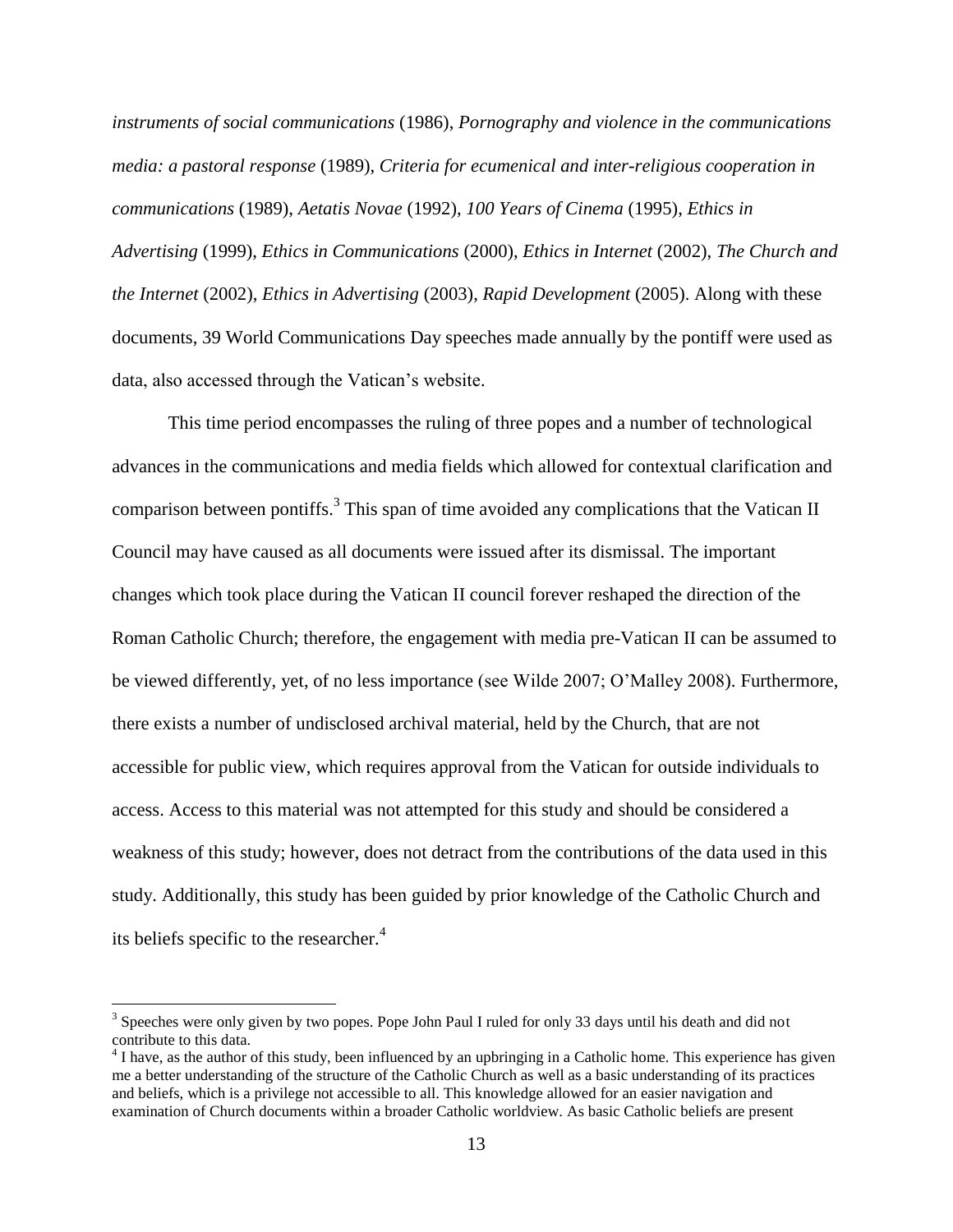The data was collected and examined for frames, themes, and discourse in line with Altheide"s method of ethnographic content analysis. Examining events within frames create a parameter or boundary for discussing particular events. Frames "pertain to the particular perspective one uses to bracket or mark off something as one thing or another;" furthermore, "frames focus on what will be discussed, how it will be discussed, and above all, how it will not be discussed" (Altheide 1996, p. 31). Themes emerge as the recurring typical theses that are found in numerous documents and produce general meanings or "mini-frames". Finally, "discourse refers to the parameters of relevant meaning that one uses to talk about things" and are directly tied to frames, giving the manner in which themes are addressed (Altheide 1996, p. 31). A protocol was constructed to account for frames, themes, and discourse as the data addresses the Roman Catholic Church's use and understanding of media. Beginning with frames and moving into themes and finally discourse, an understanding of the relationship constructed by the Roman Catholic Church with media is pursued through the use of these levels of analysis.

## **Content Analysis**

The data produces a number of interesting projections for how the Roman Catholic Church constructs a relationship with media. As the data was examined to understand how the Roman Catholic Church uses and understands media several clear themes emerged. The Roman Catholic Church constructs its relationship with media in their use of media through the following frames: (1) Media is used as a tool or instrument; (2) Media is used to accomplish the goals of the Church; (3) Media is used by individuals. The Roman Catholic Church further constructs its relationship with media through an understanding of media using the following frames: (1) Media has its own standards; (2) Media is a public resource; (3) Religion in media;

 $\overline{a}$ 

throughout the data and important for interpretation, successful reading of the data was dependent on understanding the broader faith of the Catholic Church.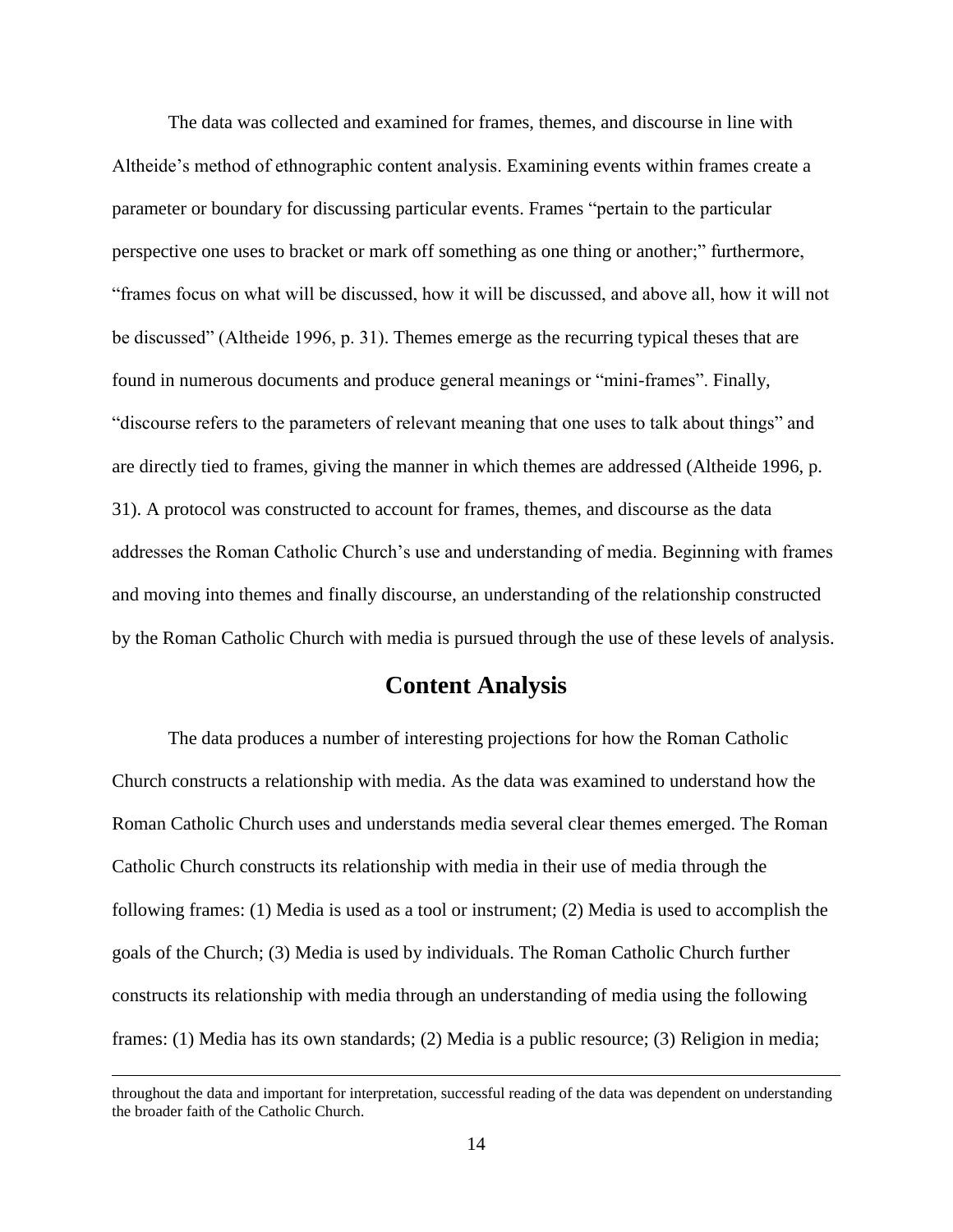and (4) Media as a gift from God. Within each frame a number of themes are evident, which the Church uses to construct its relationship with media (See Figure 1). Many frames and themes overlap and inform each other. They are brought together in discourse as the Roman Catholic Church constructs its relationship with media.

#### **Use of Media by the Roman Catholic Church**

The way media is to be used by the Roman Catholic Church directly informs the construction of its relationship with media. Throughout the data the Church uses a number of themes within different frames to construct its relationship with media that address specifically the use of media. The major frames employed by the Church in the use of media are: (1) Media is used as a tool or instrument; (2) Media is used to accomplish the goals of the Roman Catholic Church; and (3) Media is used by individuals.

#### Frame 1: Media is used as a tool or instrument

The first frame that directly informs the way in which the Roman Catholic Church constructs its relationship with media is: Media used as a tool or instrument. This frame is constructed through the following themes: (a) Media are inherently neutral but used for good and evil; and (b) Media can be used to influence an audience.

*Theme 1.A*: Media are inherently neutral but used for good and evil

Media use is "fundamentally positive" and "encouraging," for the Church. Yet, "the media do nothing by themselves; they are instruments, tools, and used as people choose to use them" (Ethics in Communications 2000, Sec 4). Media, used as a tool, "can be used well, and it can be used badly" (Ethics in Advertising 1999, Sec 9). Additionally, "the means of social communication are, and will remain only media – that is to say, tools, available for both good and evil uses," and "it cannot be stressed too often that in themselves the communications media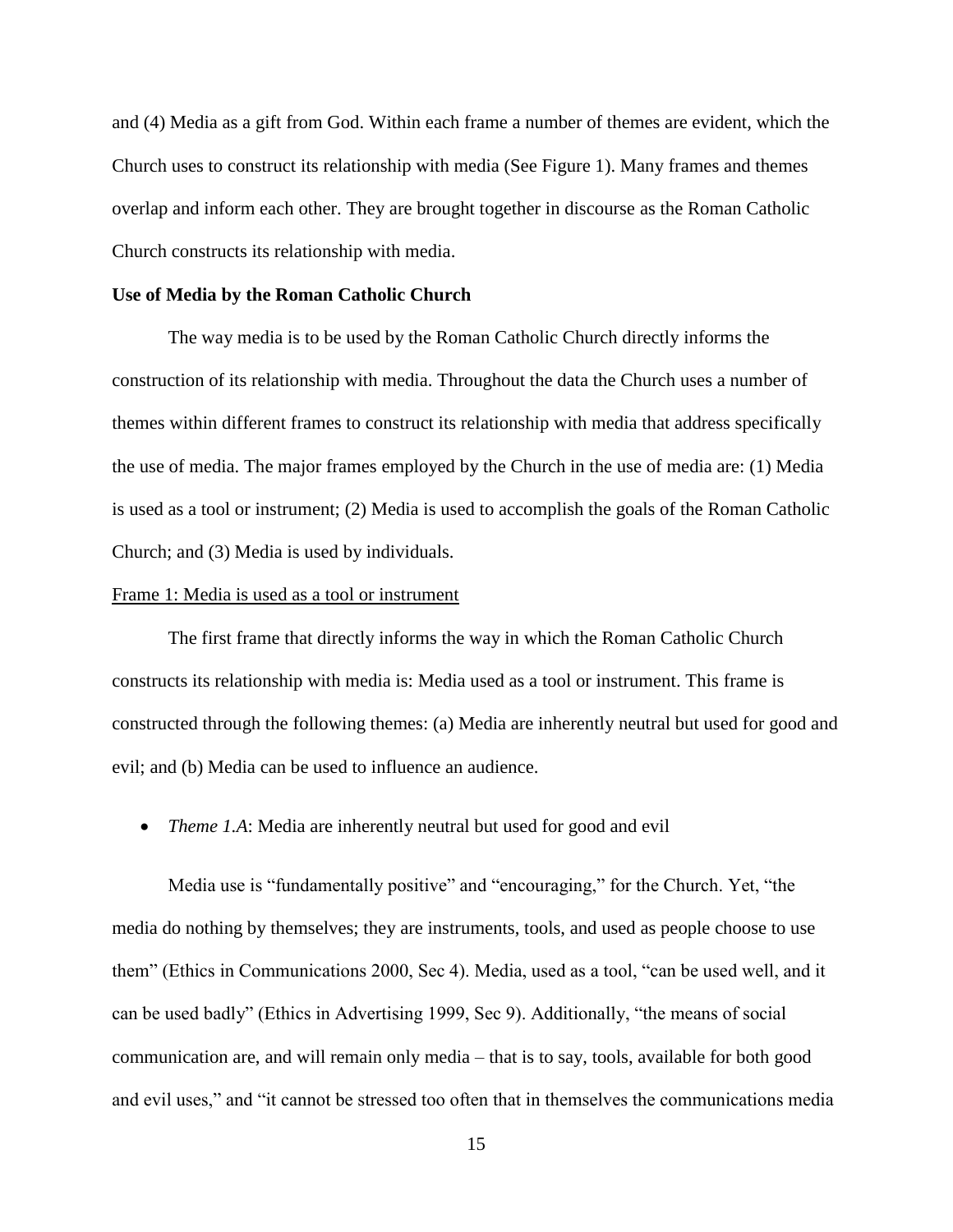are only lifeless instruments" (Ethics in Advertising 1999, Sec 27; An Appeal to All Contemplative Religious 1973).

The Roman Catholic Church asks, while recognizing media can be used negatively, for "positive action on the part of all Catholics and especially those engaged in the mass media" (WSCD 1973). The Church notes "that, like so many other good things in creation, [media] are open to misuse; and, still all together, we consider, before God, what measures may be taken to prevent their desecration" (WSCD 1975). While media are "inherently neutral," "the application of communications technology has been a mixed blessing" (Aetatis Novae 1992, Sec 12). Finally, the Church warns, "There is, in fact, no truth, no sacred thing, no moral principle, that cannot be directly or indirectly corroded or contested in the wide-ranging discourse of those communications" (WSCD 1978).

*Theme 1.B*: Media used to influence an audience

The influential aspect of media use has not evaded the knowledge of the Roman Catholic Church as, "It cannot be denied that [media] can have a considerable influence in "manipulating" ideas, principles, values, and interpretation in diminishing the critical capacity of large sections of the population" (WSCD 1976). The Church "recognizes the powerful influence…when conscientiously and responsibly used, [media] can exercise on the individual man and on society" (WSCD 1975). Further, "the persuasive force of these new means can be utilized…to form consciences;" as media has "an impact on the psychology of those who use them" (WSCD 1969). Finally, the ability to influence a person"s "attitudes, judgments and stances on various questions, as well as allegiances and antagonisms" are noted as primary to the use of media for the Catholic Church (WSCD 1972).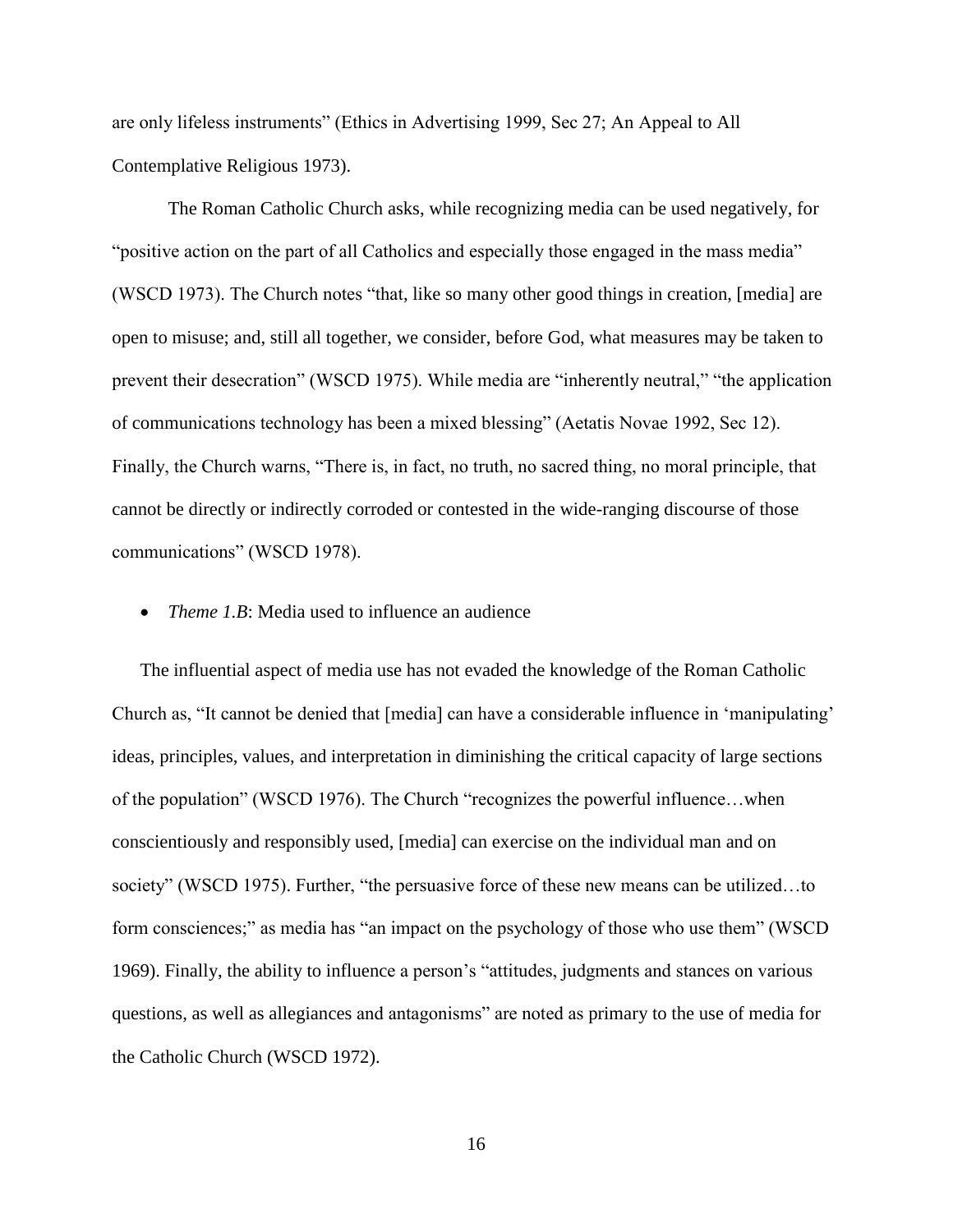#### Frame 2: Media is used to accomplish the goals of the Church

The second frame that is present in the use of media by the Catholic Church is the utilization of media to accomplish the goals of the Church. Three themes inform this frame as the Church constructs its relationship with media, and they are: (a) Media use to evangelize; (b) Media use for social justice and; (c) Media use in communicating the Catholic message.

*Theme 2.A*: Media used to evangelize

As "Evangelization is an integral part of the mission of the Church" media use is central because, "[the Church] is constrained to fulfill it also in all the ways and by all the means which are available to her to use as she abides among the people of each continent" (WSCD 1974). The Catholic Church is clear that "the latest media of social communication are indispensible means for evangelization" (Communio et Progressio 1971, Sec 163). Furthermore, "there is a need to set up the contemporary vehicles of information and allied services along a line of development which will facilitate the diffusion of the Good News" and aims "to identify new strategies for evangelization and catechesis through the application of communications technology and mass communications" (Aetatis Novae 1992, Sec 28)

• *Theme 2.B*: Media used for social justice

Media "are under obligation to respect the good name of upright persons [and] to uphold public decency" (WSCD 1975). The Church warns that "media might be restricted to suit the purposes of non representative groups who would thus impose only a point of view favorable to their own vested interest" and thus be used to hamper social justice (WSCD 1978). Media, for the Roman Catholic Church, "provide some of the most effective means for the cultivation of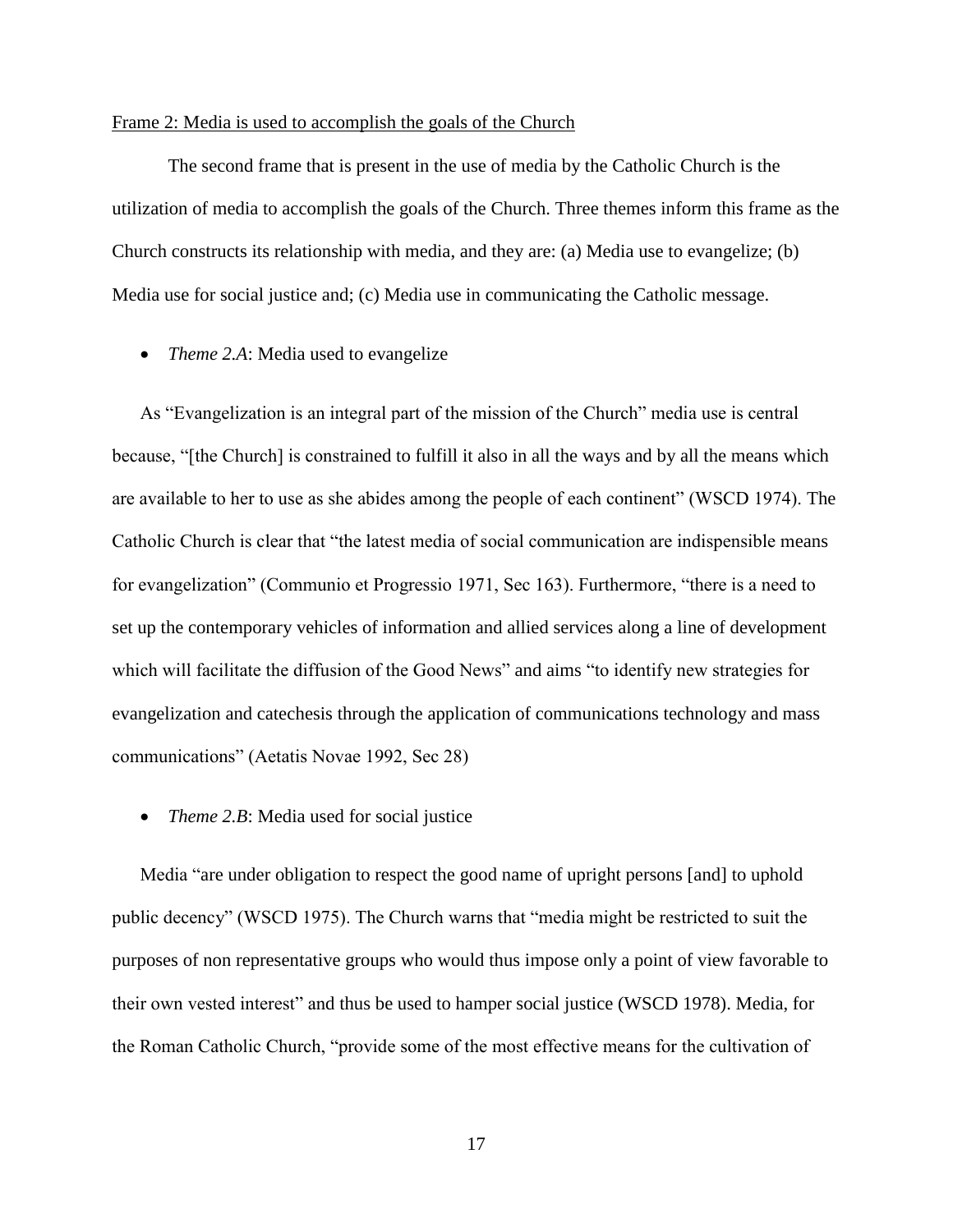that charity among men which is at once the cause and the expression of fellowship" and should be used as such (Communio et Progressio, Sec 12).

#### *Theme 2.C*: Media used for communicating a Catholic message

Media should be used as much as possible, in the Church's understanding, because it helps "to make the teaching of Christianity more interesting and effective" (Communio et Progressio 1971, Sec 131). The Churches wishes to employ media "to announce the good news of salvation" because "Communications in and by the Church is essentially communication of the Good news of Jesus Christ" (Inter Mirifica 1963, Sec 3; Aetatis Novae 1992, Sec 9). Further, a Catholic press "ought to be established and supported [and] would have for its manifest purpose to form, to consolidate and to promote a public opinion in conformity with the natural law and with Catholic doctrines and directives" (Inter Mirifica 1963l Sec 14). An integral aspect of a pastoral plan for media is "a proposed structure for Church-related social communications" including "public relations, press, radio, television, cinema, cassettes, computer networks, facsimile services and related forms of telecommunications" (Aetatis Novae 1992, Sec 24). Frame 3: Media is used by individuals

The Roman Catholic Church expresses the role of individuals in the relationship it constructs with media as the basic level of interaction. The individual is the audience in every document, and is addressed as an autonomous actor, directly constructing the relationship between the Church and media. Individuals as users of media are identified through three themes: (a) Communicators of media; (b) Receivers of media; and (c) Catholics use media.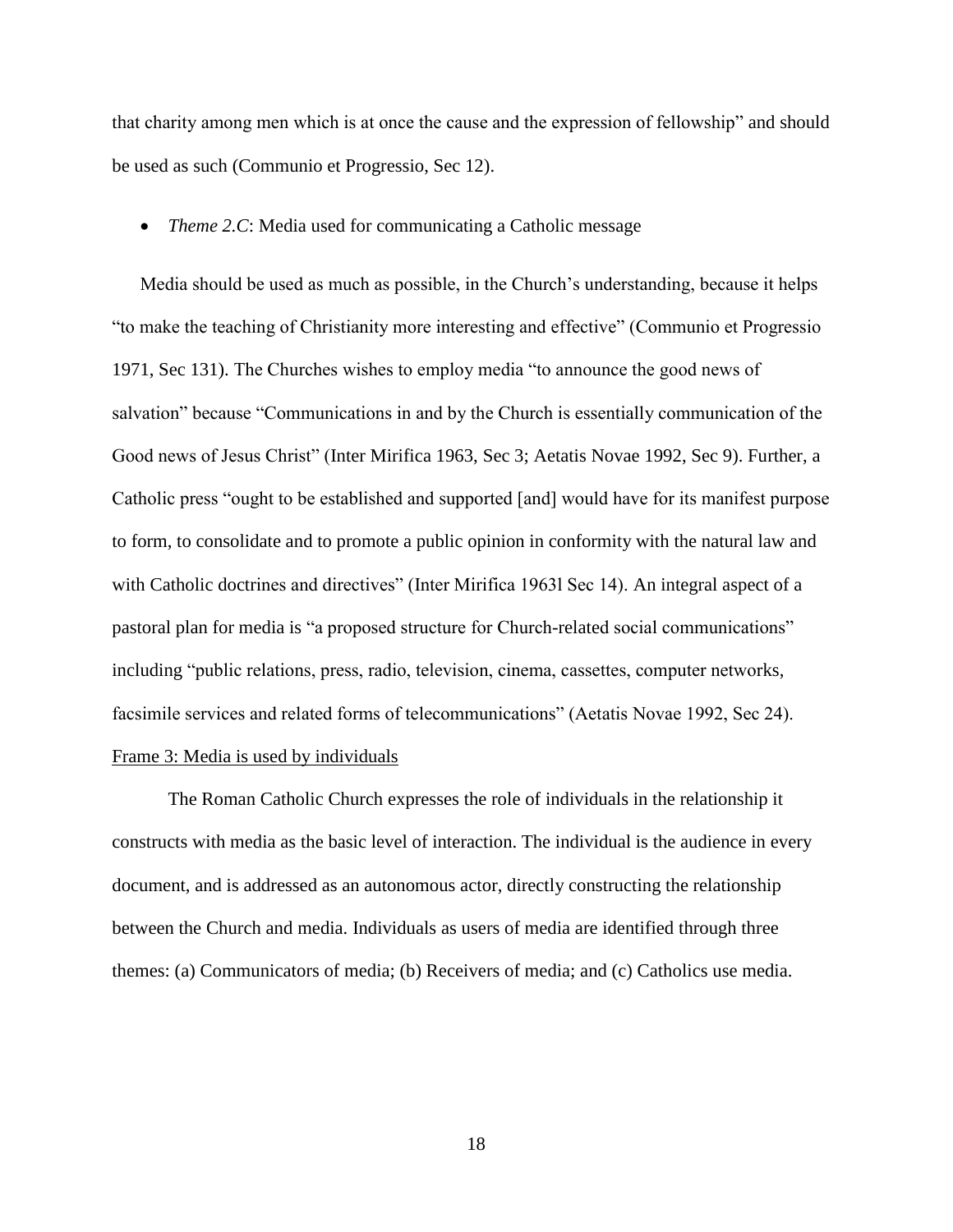*Theme 3.A*: Communicators of media

Communicators are "those who actively employ the media," and they "have a duty in conscience to make themselves competent in the art of social communication in order to be effective in their work" (Communio et Progressio, Sec 14). Further, "the proper use of the means of social communication rests on journalists, writers, actors, designers, producers, exhibitors, distributors, operators, sellers, and critics" (Inter Mirifica 1963, Sec 11). According to the Church, communicators, "who wish to excel, need a serious and specialized training in every aspect of their work" (Communio et Progressio 1971, Sec 71). If media is to be used as the Church wishes, it "requires sound values and wise choices on the part of individuals" as they produce and communicate media messages (Aetatis Novae 1992, Sec 12). Additionally, the Church reminds "communicators that their employment demands from them love, justice, truth, as well as freedom" (WSCD 1981). Furthermore, the Church should be "responsive to the peculiar working conditions and moral challenges facing communications professionals" (Aetatis Novae 1992, Sec 19).

#### *Theme 3.B*: Receivers as consumers of media

The consumption of media, for the Catholic Church is unavoidable for individuals as "human experience itself is an experience in media" (Aetatis Novae 1992, Sec 2). Receivers are essential in the Catholic Church"s construction of its relationship with media because "readers and viewers and listeners will always have the deciding word on the future of the communications media, for it is they who decide whether to accept or reject what is offered to them" (WSCD 1976). The individual, in the role of the receiver, directly informs media, in part, because "how often programs are transmitted and how long they should last must be decided upon in light of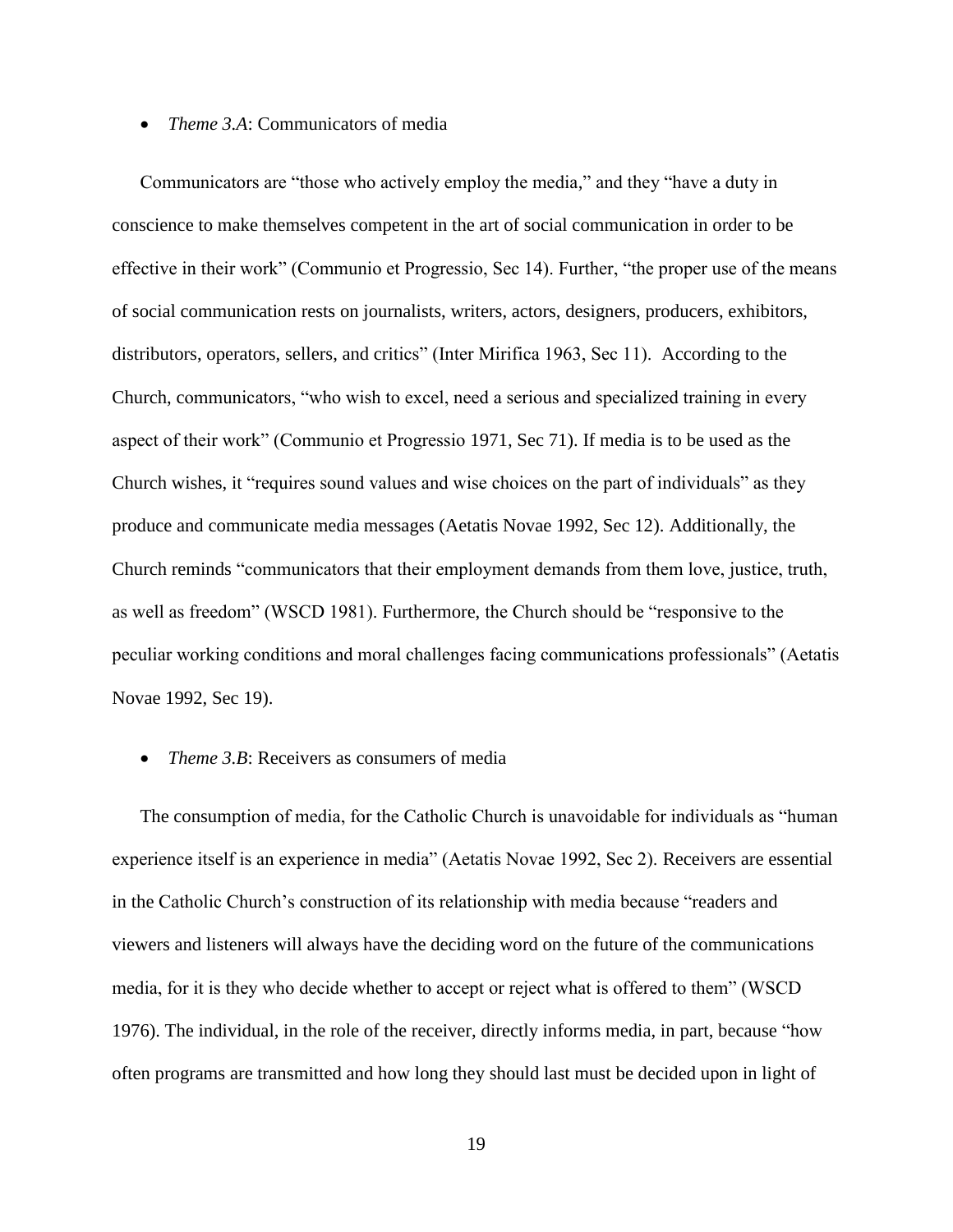popular demand" (Communio et Progressio 1971, Sec 151). Additionally, the Church notes, "listeners and viewers will contribute to the betterment of religious programs by making their reactions known" (Communio et Progressio 1971, Sec 155).

#### *Theme 3.C*: Catholics use media

The Catholic Church makes a point to address their followers in the use of media, specifically. Engagement of media by Catholics "require[s] the arousal of Christian consciences and of all men of good will to action" and they also posit the "training of children, young people and adults in the interpretation of values expressed through the media" (An Appeal to All Contemplative Religious 1973; 100 Years in Cinema 1995, Sec 1). Further, Catholics "must know how to make a good choice when deciding what newspaper or book to buy, what film [to] see, what programs [to] listen to on radio, or view on television; all the time conscious that the choice [made] is a vote cast for the encouragement and support of the publication or program" (WSCD 1978). In using media, Catholics should "exercise discernment, measuring what you receive from the communications media with the yardstick of genuine ethico-religious values, prizing and accepting the positive elements and excluding those which are negative" (WSCD 1978). The Church also affirms "the right of Her members to be allowed access to the use of [media], always showing due respect to the legitimate rights of others" (WSCD 1973). Finally, "ample encouragement should be given to Catholic transmissions which invite listeners and viewers to share in the life of the Church and which convey religious truths" (Inter Mirifica 1953, Sec 14).

#### **Understanding of Media by the Roman Catholic Church**

How the Roman Catholic Church understands media directly informs the construction its relationship with media. Specifically, four frames are used in the understanding of media by the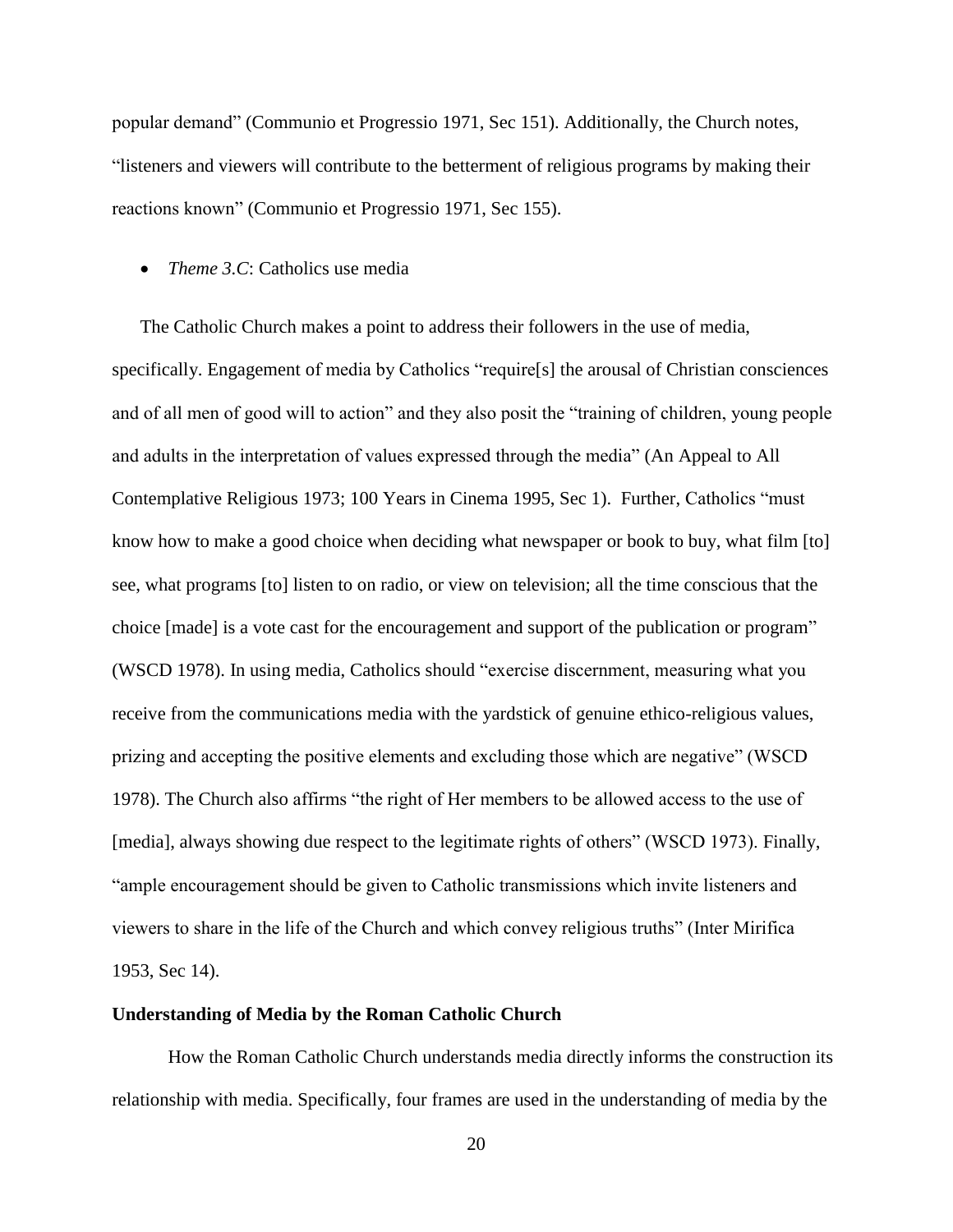Church: (1) Media has its own standards; (2) Media is a public resource; (3) Religion in media; and (4) Media as a gift from God.

#### Frame 1: Media has its own standards

Throughout the data the Catholic Church constructs its relationship while recognizing that media has its own standards which the Church must understand and adhere to. The themes addressing, (a) Production and presentation of media; (b) Content of media; and (c) Media progress, are found throughout the data. Each of these are important in understanding the relationship the Catholic Church constructs with media.

• *Theme 1.A*: Production and presentation of media

As the Church addresses its own production and presentation of media "transmissions should excel by technical perfection and by effectiveness," additionally, "sermons and homilies must be adapted to the nature of the medium that is used" (Inter Mirifica 1963, Sec 14; Communio et Progressio 1971, Sec 152). Further, the Church recognizes the importance of "well-produced programs" which "create the "shows" that sustain the various audiovisual media" (WSCD 1972; WSCD 1988).

*Theme 1.B*: Content of media

Content is a central theme as the Church recognizes "the great challenge of religious witness for those who are in the midst of the public debate is to keep the messages and exchanges authentic and to maintain high standards of quality in the programs and productions" (WSCD 1989). Further, "the Church"s practice of communication should be exemplary, reflecting the highest standards of truthfulness, accountability, sensitivity to human rights, and other relevant principles and norms" (Ethics in Communications 2000, Sec 26). The Church also requests that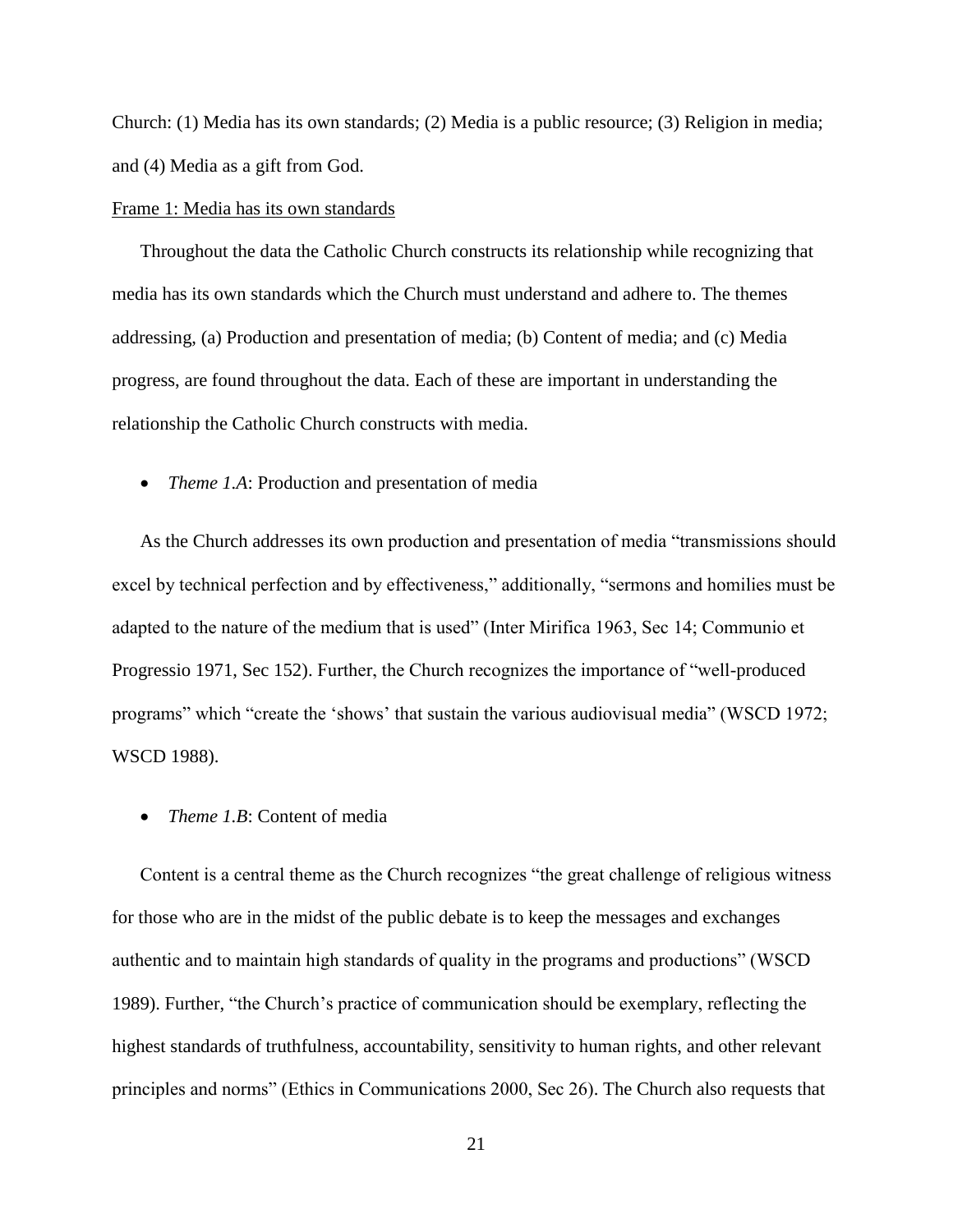"the content of the communication be true and-within the limits set by justice and charitycomplete" and "in the publication of news, the moral law and the legitimate rights and dignity of man should be upheld" (Inter Mirifica 1963, Sec 5).

#### • *Theme 1.C*: Media and progress

Media, understood by the Church, is both a sign of the progress of humans and always progressing itself as it addresses "the complexity of the communications phenomenon today" (WSCD 1977). The Church notes, "One of the greatest blessings of our age is the advance of technology and the great progress made in social communications" (WSCD 1973). The inherent progression of media, for the Church, makes it "necessary to concentrate on a rigorous program of scientific research…in order to able to understand the functioning of the media" (Communio et Progressio 1971, Sec 184). Media, as "innovations in continuous evolution" "contribute to the pursuit of truth and the speeding up of progress" and "seen as powerful instruments for progress" (Rapid Development 2005. Sec 1; Communio et Progressio 1971, Sec 13, 21). Further, "The rapid development of technology in the area of the media is surely one of the signs of progress in today"s society" (Rapid Development 2005, Sec 1). In short, the Church understands "media as an outcome of the historical scientific process by which humankind "advances further and further in the discovery of the resources and values contained in the whole of creation"" (The Church and Internet 2002, Sec 1).

#### Frame 2: Media is a public resource

Media as it is directly tied to communication among individuals is understood within the frame of media as a public resource. This frame, media as a public resource, addresses thematically (a) Control of media; (b) Access to media; and (c) Responsibility of media.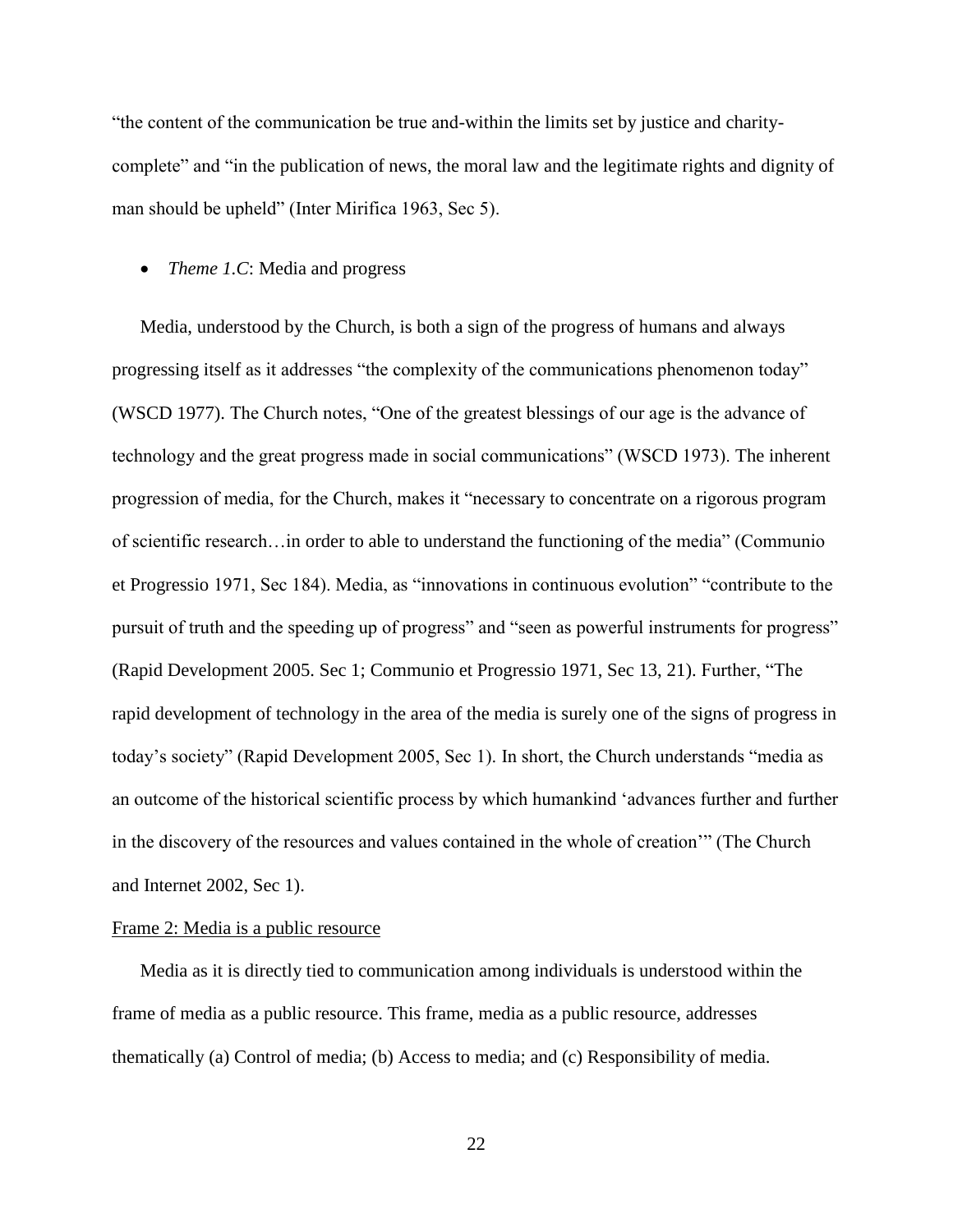#### *Theme 2.A*: Control of media

The control of media is an important theme for the Church because they understand that in constructing their relationship with media they must engage with those who own the means of communication. While the Church recognizes the importance of the corporation as media owners, "legislation should be encouraged to provide financial support to initiatives in the use of communications that clearly serve the general good" (Communio et Progressio, Sec 90). "Good of the country and the interests of international cooperation must both be given due consideration; " additionally, "Civil authorities, as well as religious leaders and educators, should play their part too in order that the rich promise of the media be effectively realized for the good of society" (Communio et Progressio, Sec 84, 63). The Church holds that it is the "responsibility of civil authorities…to guarantee the development of social communication for the good of all mankind…without selection or discrimination" (Communio et Progressio, Sec 91).

#### • *Theme 2.B:* Access to media

The Church states, "It is necessary unequivocally to declare that freedom of speech for individuals and groups must be permitted so long as the common good and public morality be not endangered" (Communio et Progressio 1972, Sec 26). The Church recognizes that "certain problems arise from media policies and structures: for example, the unjust exclusion of some groups and classes from the access of the means of communication" and this must be avoided (Aetatis Novae, Sec 14). Rather, "It is not acceptable that the exercise of the freedom of communication should depend upon wealth, education, or political power. The right to communicate is the right of all" as "it is a public forum where every man may exchange ideas" and necessary if this exchange is to "emerge in a proper manner," (Aetatis Novae, Sec 15;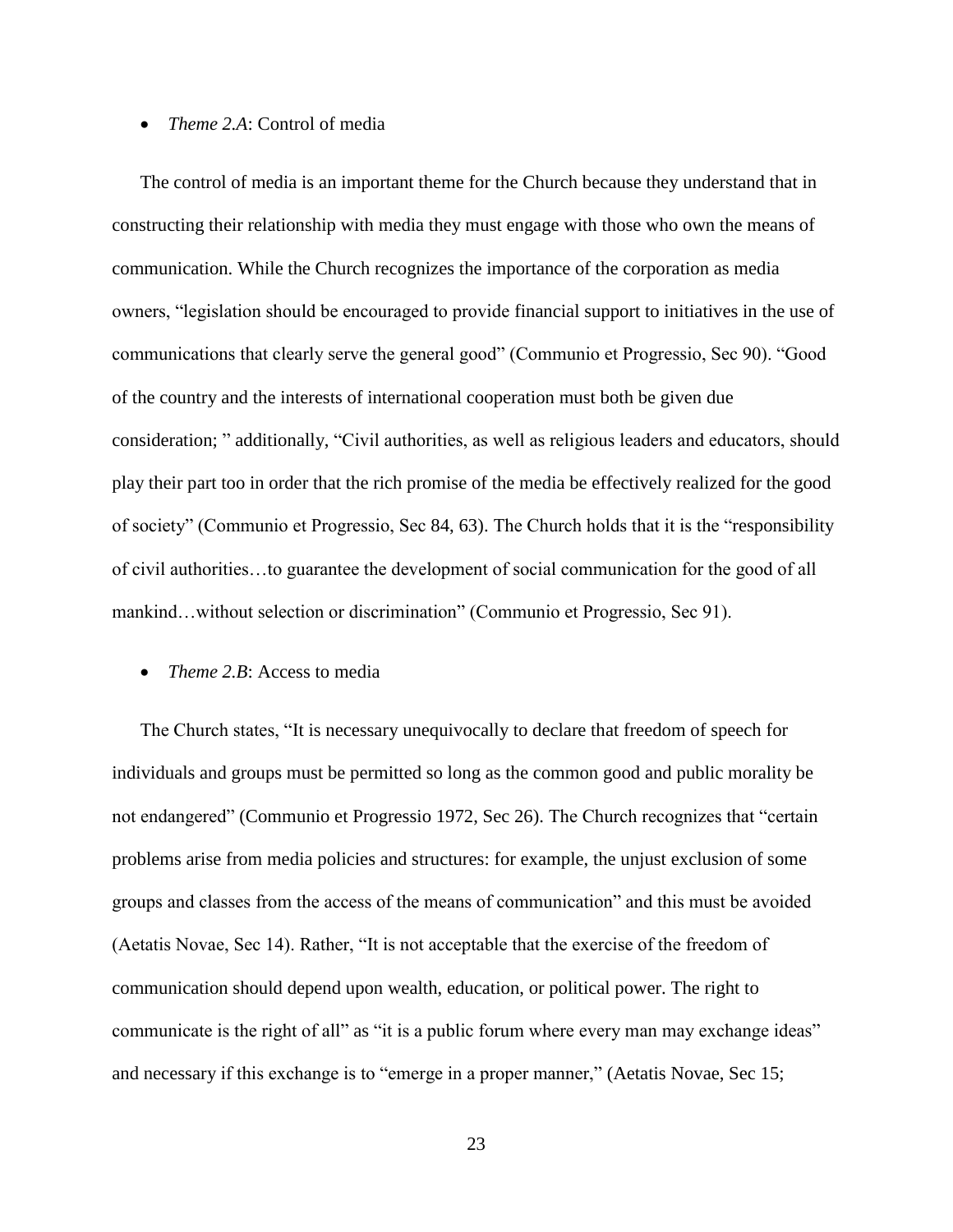Communio et Progressio 1971, Sec 24). Furthermore, "one thing which is very much to be desired is that in all countries availability of information from a variety of sources should be permitted as standard" (WSCD 1975).

#### • *Theme 2.C*: Responsibility of media

The Church notes, "whenever public good is at stake, discretion and discrimination and careful judgment should be used in preparation of news" (Communio et Progressio, Sec 42). Media exist "for the good of everyone and to serve everyone" and there should be a "promotion of culture through the communications media" (Communio et Progressio, Sec 84; WSCD 1976). Further, the Church urges media to "take care to see that there are programs and publications suitable for [every age]" (WSCD 1982). Recipients, according to the Church, "have a right to expect up-to-date briefing, honesty, objective research and presentation, respect for the hierarchy of values and…a truthful image of man, whether as an individual or as part of a determined social context;" additionally, media should not be used for the "purposes of non representative groups who would thus impose only a point of view favorable to their own vested interest" (WSCD 1978).

#### Frame 3: Religion in Media

The Catholic Church understands that media is separate from religion and that religion can influence media; however, media can also influence religion through the way it is represented by media. Further, the Church understands media as important to its own identity, at least in the sense that it is possible to be misrepresented in media and therefore in public opinion. This frame is includes the themes, (a) Media as secular and; (b) The Roman Catholic Church in media.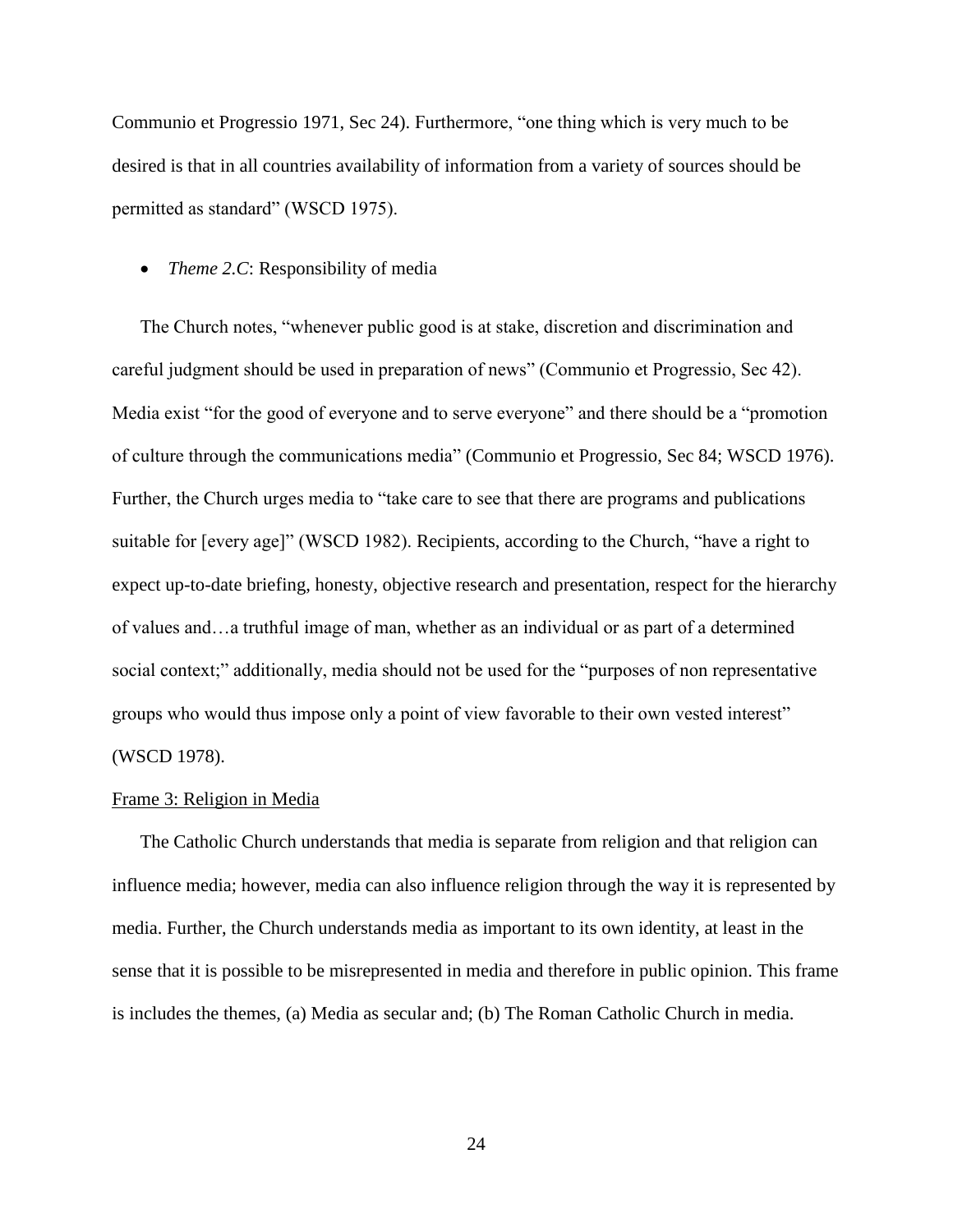#### *Theme 3.A*: Media as secular

The Church constructs its relationship understanding media, as such, because "religion is there today in the mainstream of media information," and "naturally asks itself questions regarding the media"s attitude to "religion"" (WSCD 1989, Sec 2, 3). However, Catholics and "people of different religions can render notable service to [media];" and media should give "religion all the space possible in mass communication" because once "open to the religious message, [its] own message gains in quality and interest" (Communio et Progressio 1971, Sec 98; WSCD 1989, Sec 7). Additionally, religious participation in media "will help to overcome any tendency within the general public to have a superficial, superstitious or magical understanding of religion" (Criteria for Ecumenical and Inter-Religious Cooperation in Communication 1989, Sec 12)

#### *Theme 3.B*: The Roman Catholic Church in media

As the Church would like its message portrayed in the media it asks "of all communicators that they show themselves, by their careful adherence to the highest standards of professional ethics and practice, worthy of the opportunity given them to present the message of hope and reconciliation with God in media of every kind an discipline" (WSCD 1989). Furthermore, it is "the right of the Church also that public opinion should know Her as She is, and that it should be given a true picture of Her teaching Her aspirations and Her life," additionally, "Those who represent the Church must be honest and straightforward" (WSCD 1973; Ethics in Communications 2000, Sec 26).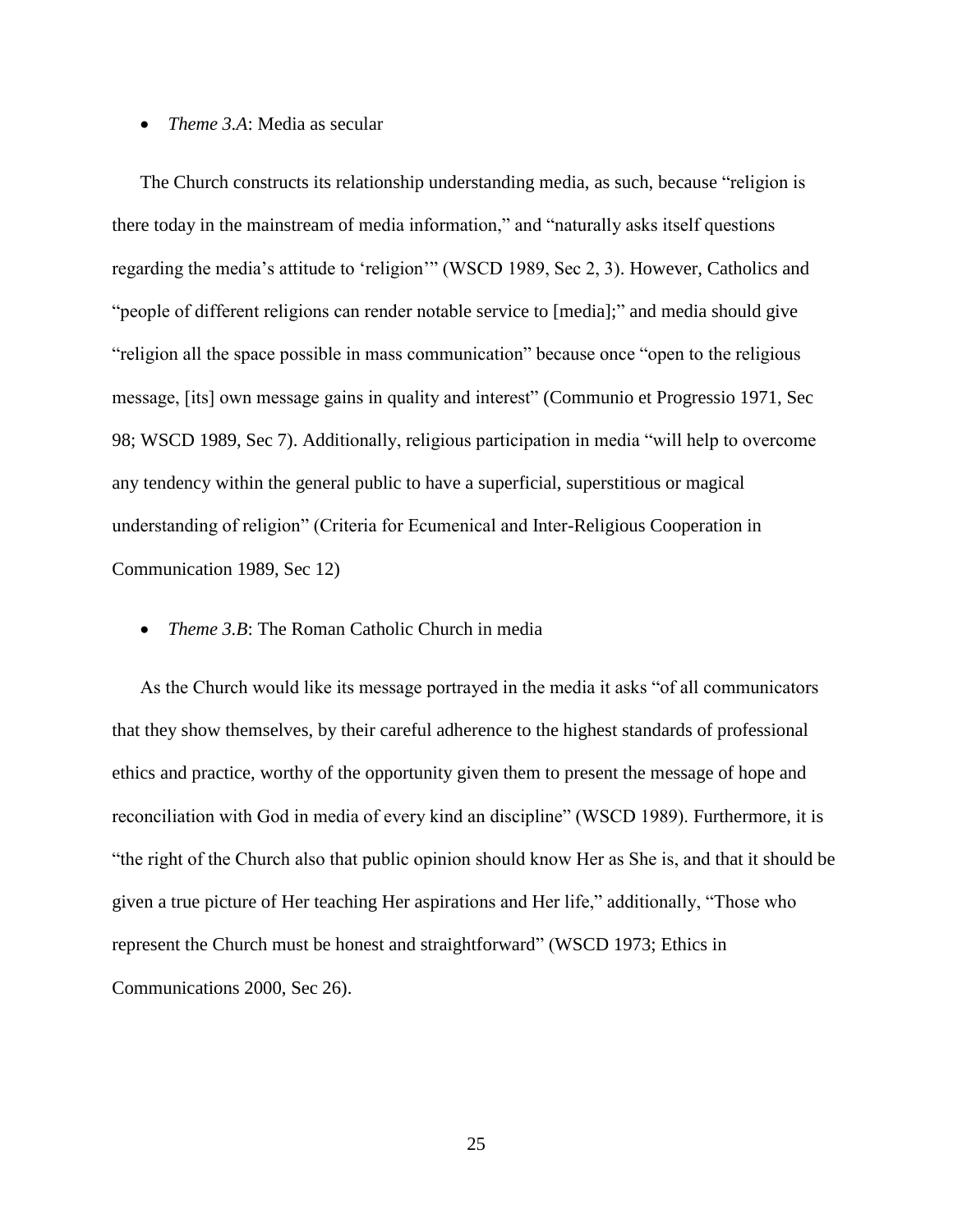#### Frame 4: Media is a gift from God

As God is central to the Roman Catholic Church for the creation and existence of the known and unknown, media is constituted by God and inherently seen as a gift as evident in the following themes: (a) Media is a part of God"s plan; (b) Catholics should engage media; and (c) Catholics have the right to media.<sup>5</sup>

• *Theme 4.A*: Media is a part of God's plan

Media is seen as part of the "unfolding and realization of a wonderful plan of God"s providence which opens to man"s genius ever new ways of achieving his perfection and of attaining to his final end" (WSCD 1967). The Church "considers these instruments to be not only products of human genius but also great gifts of God and true signs of the time," (Ethics in Communications 2000, Sec 4). Media are ""gifts of God" which, in accordance with His providential design, unite men in brotherhood and so help them to cooperate with His plan for their salvation" (Communio et Progressio 1971, Sec 2).

• *Theme 4.B*: Catholics should engage media

The Church "feels obliged to preach the gospel. In the same way, it believes that its task involves employing the means of social communication to announce the good news of salvation, and to teach men how to use them properly" (Inter Mirifica 1963, Sec 3). Further, the Church understands media as "powerful instruments for progress," which "provide some of the most effective means for the cultivation of fellowship" (Communio et Progressio 1971, Sec 11). The Church has also created a guide that is to be used as supplemental training material for Catholics to engage media, critically, and individually, which addresses "a common core of fundamental

<sup>&</sup>lt;sup>5</sup> See Catechism of the Catholic Church. Liguiro, MO: Liguori Publications, 1984. This frame and the encompassed themes are directly tied to the ontology of the Catholic Church and its members, more so than the others.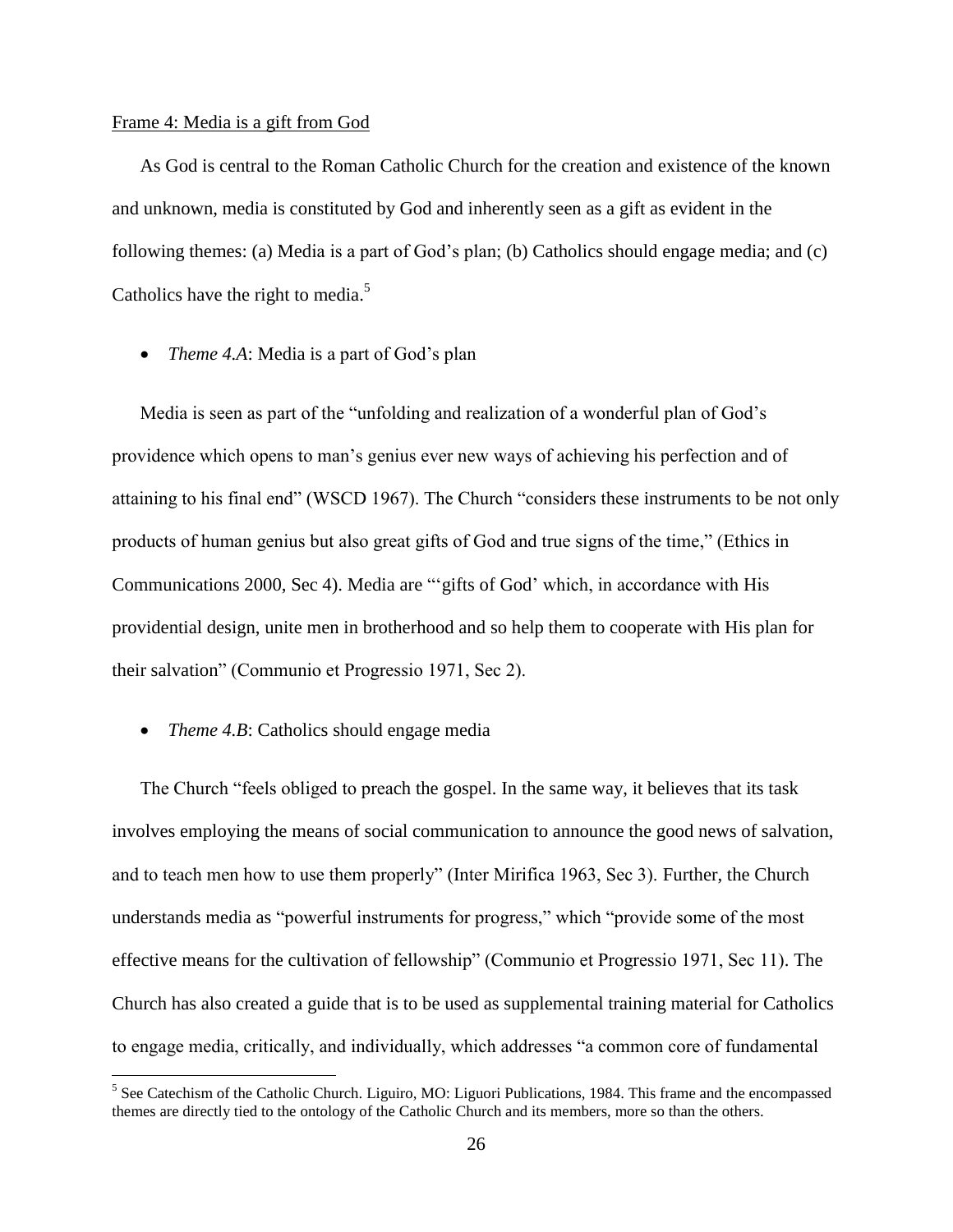questions concerning the personal conduct of receivers, the pastoral use of mass media, and the specialized formation of particular works" (Guide to the Training of Future Priests Concerning the Instruments of Social Communication 1986, Presentation)

• *Theme 4.C*: Catholics have a right to media

The Church affirms "the right and duty of all men to obey God"s law; and the right of Her members to be allowed access to the use of the instruments of communication, always showing due respect to the legitimate rights of others" (WSCD 1975). Furthermore, it is "an inherent right of the Church to have at its disposal and to employ any of these media insofar as they are necessary or useful for the instruction of Christians and all its efforts for the welfare of souls" (Inter Mirifica 1963, Sec 3). Finally, the Church continually "reaffirms its right and duty to be present in [media]," and "will maintain its own social communications establishments, not only to enable it to carry out its primary duty of evangelization, but also so that it may be in a position to continue…in its role as promoter of integral human development" (WSCD 1976).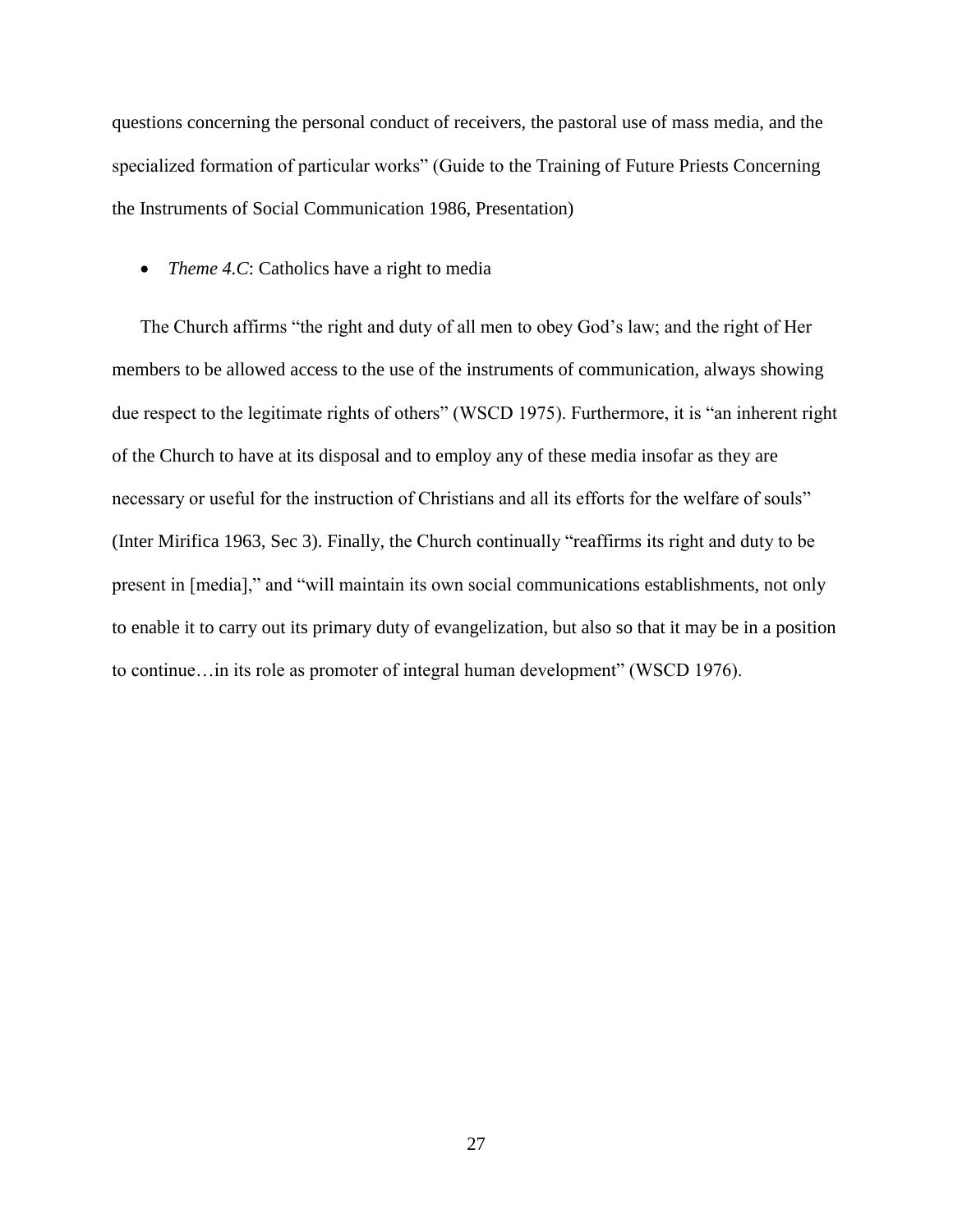## **The Roman Catholic Church's construction of its relationship with media**

| <b>Media Use</b>                                                          | <b>Media Understanding</b>              |  |  |
|---------------------------------------------------------------------------|-----------------------------------------|--|--|
|                                                                           |                                         |  |  |
| Frame 1: Media is used as a tool or instrument                            | Frame 1: Media has its own standards    |  |  |
|                                                                           |                                         |  |  |
| -Theme: Media are inherently neutral but                                  | -Theme: Production and presentation of  |  |  |
| used for good and evil                                                    | media                                   |  |  |
| -Theme: Media used to influence an                                        | -Theme: Content of media                |  |  |
| audience                                                                  | -Theme: Media and progress              |  |  |
| Frame 2: Media is used to accomplish goals of                             | Frame 2: Media is a public resource     |  |  |
| the Church                                                                |                                         |  |  |
|                                                                           | -Theme: Control of media                |  |  |
| -Theme: Media used to evangelize                                          | -Theme: Access to media                 |  |  |
| -Theme: Media used for social justice                                     | -Theme: Responsibility of media         |  |  |
| -Theme: Media used for communicating the                                  |                                         |  |  |
| Catholic message                                                          | Frame 3: Religion in media              |  |  |
|                                                                           |                                         |  |  |
| Frame 3: Media is used by individuals                                     | -Theme: Media as secular                |  |  |
|                                                                           | -Theme: The Roman Catholic Church in    |  |  |
| -Theme: Communicators of media<br>-Theme: Receivers as consumers of media | media                                   |  |  |
| -Theme: Catholics use media                                               | Frame 4: Media as a gift from God       |  |  |
|                                                                           |                                         |  |  |
|                                                                           | -Theme: Media is a part of God's plan   |  |  |
|                                                                           | -Theme: Catholics should engage media   |  |  |
|                                                                           | -Theme: Catholics have a right to media |  |  |
|                                                                           |                                         |  |  |
|                                                                           |                                         |  |  |

Figure 1.

#### **Discourse: Informing in Order to Form**

The above frames and themes form a discourse for the construction of the relationship by the Roman Catholic Church with media that is continually evolving. This discourse might be best articulated by the phrase "informing in order to form" (WSCD 1987). The aim, as the data shows, for the Church in constructing its relationship with media is to use media most effectively for its own ends through both understanding media by a critical engagement of individuals, while informing and influencing media with the Church's own ideas and goals. This discourse creates a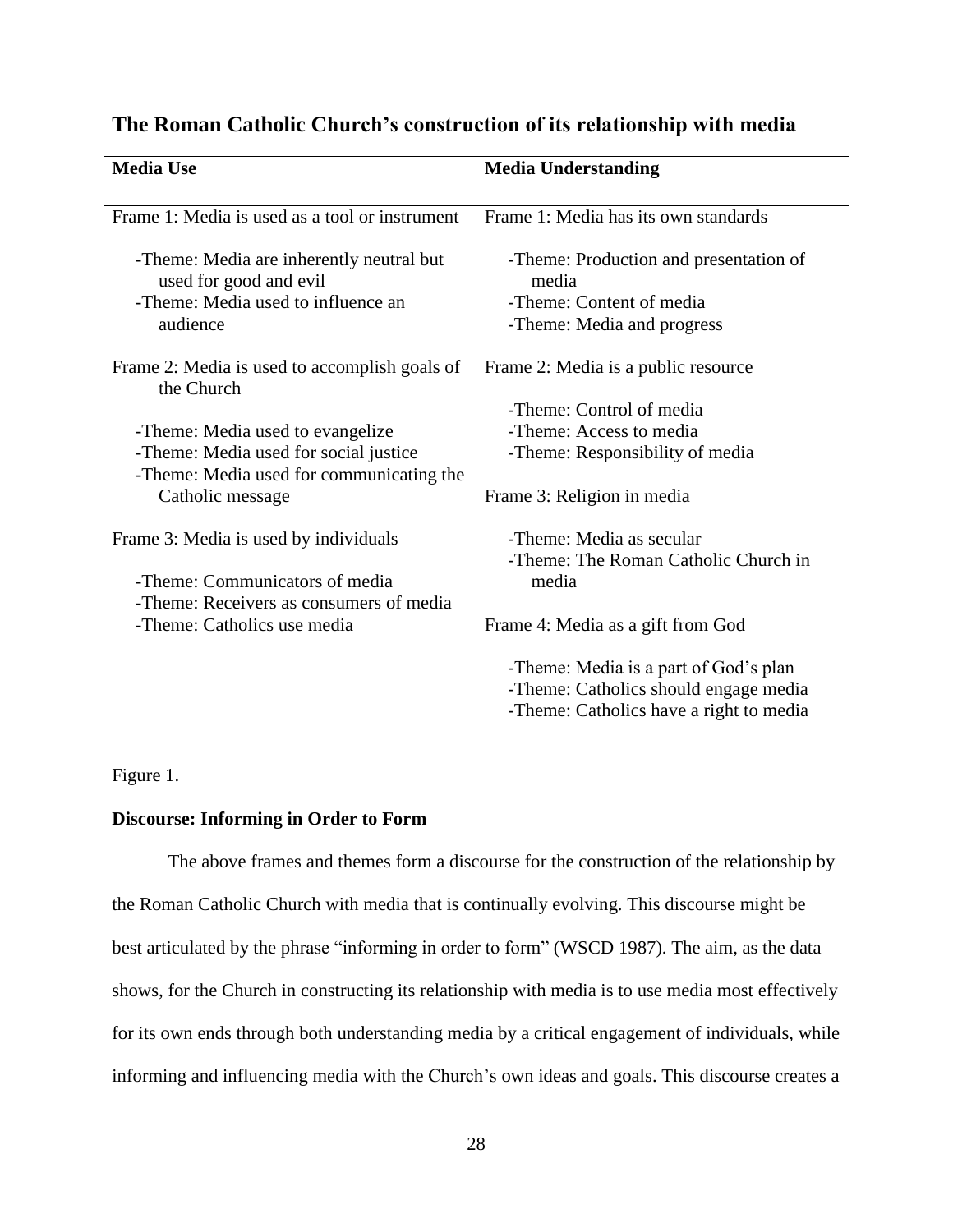dialectical relationship between the Church and media through individuals. As the Church explores the uses for media and understands media better, it can employ media, using its knowledge, while also delegating that individual Catholics and those of the broader audience of the Church"s message engage media using the Church"s understanding of media to the aims of its uses.

The phrase, "inform in order to form" encompasses the dual tracks of both using and understanding media as the approach the Catholic Church takes when engaging and constructing its relationship with media. Media, for the Church, is used as a tool, by individuals, to pursue the goals of the Catholic Church. Beyond using media, the Catholic Church also has a specific understanding of media. The Church understands media as something outside the Church that abides by non-Catholic standards, and is a public resource. Furthermore, the Church understands media to have the ability to subject religion, and specifically Catholicism, as content for media presentation. Additionally, the Church understands media as directly tied to its core religious ontology. The Catholic Church, as a religious entity, is informed by beliefs and understandings about the world it is embedded in and this is clearly an important facet as the Church constructs its relationship with media. The relationship that is constructed between the Roman Catholic Church and media is specific to the Church"s use and understanding of media.

Furthermore, the discourse considers the individual as the most important unit of analysis for the Catholic Church in its relationship with media. The emphasis on agented action is present in every theme so much so that it is through informing the individual that the Church constructs its relationship with media. In constructing the discourse of its relationship with media the Church speaks to individuals, while always speaking of media. It is only through the individual that media can be used and understood in the above frames and themes. As the Catholic Church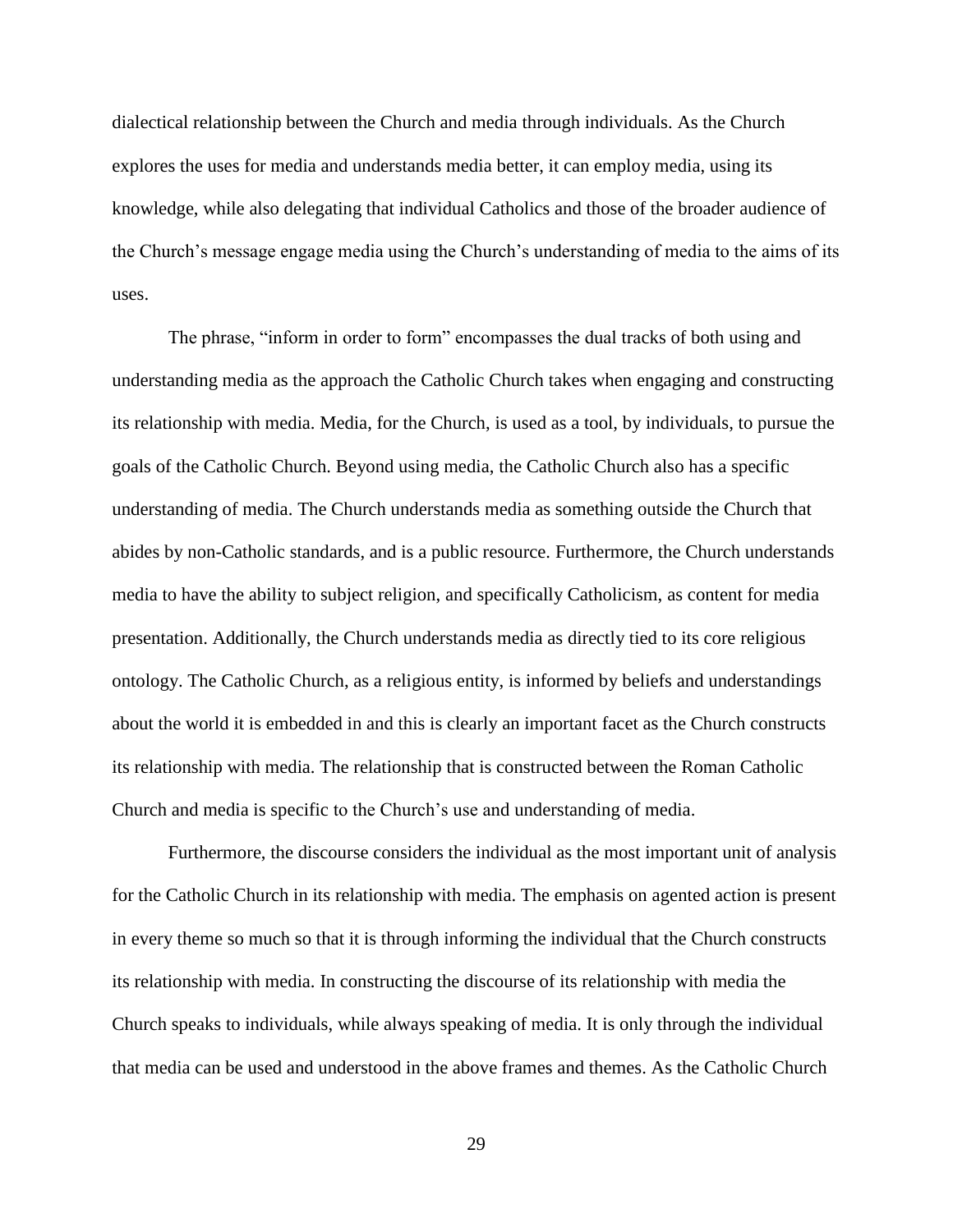speaks of media it recognizes that media is always removed from the Church. Media, as the Church understands it, exists outside the Church and will continue to do so. It is only through understanding media that the Church may engage media, yet, always through individuals.

The relationship constructed between the Catholic Church and media, in the above discourse shows a nuanced relationship that the Church has constructed over the last half of the twentieth century. This relationship takes place on the level of the individual, between the Church and media, through a development of understanding and using media in specifically Catholic manners, which are inherently tied to the broader belief structure of the Church. The discourse of "informing in order to form" shows a continual engagement of media by the Church that is critically dialectical.

## **Conclusion**

Revisiting quickly the ideas that place religion and media in competition with one another, it can be seen that there exists, at least in the case of the relationship between the Catholic Church and media, a more nuanced relationship that cannot be satisfactorily understood as competitive. While Newman (1996) presents "a genuine competition between religion and [media]" (p. 137), and others contend media is "competing not merely for our attention and dollars, but for our souls" (Kuhns 1969, p. 10), neither of these positions are specifically reflected in the data examined in this study. While media have made possible "new forms of perception and understanding" (Newman 1996, p. 130) the Roman Catholic Church does not understand these new forms as antithetical to their position in relation to media. As shown above, the Catholic Church"s relationship with media is driven dialectically through the Church"s use and understanding of media. Furthermore, the Church must engage media in line with how it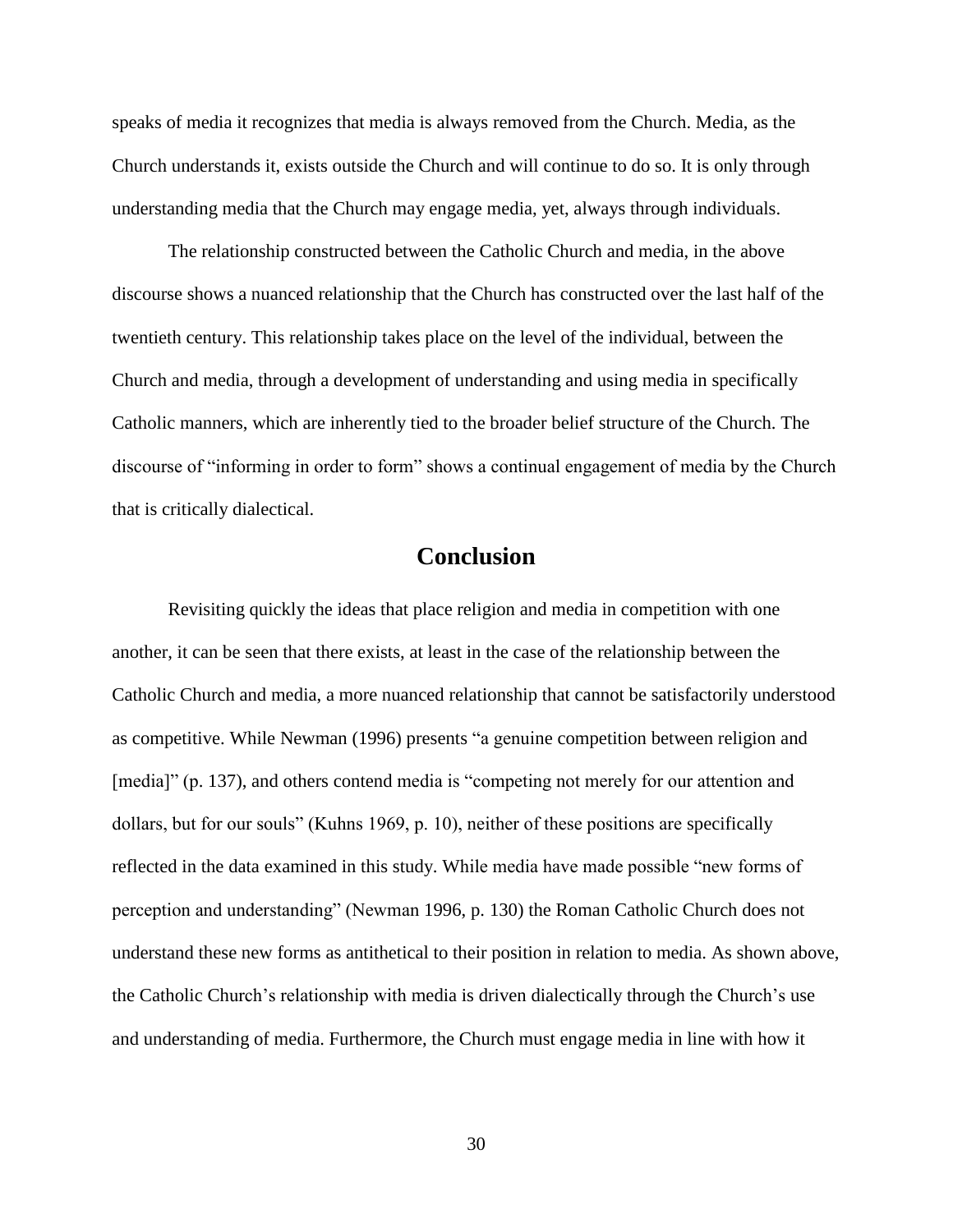understands media and its intended uses for media. Rather, the Catholic Church explains its relationship with media as one in which it wishes to "inform in order to form."

Understanding the relationship between the Roman Catholic Church and media as such supports a number of previous works and unpacks them for a fuller understanding of how the Church constructs its relationship with media. Much of the prior discourse pertaining to the Catholic Church and media pursued a dialogue of agency in a relationship with media that allows the Church to take up media and use it, rather than compete with it (Coleman and Tomka 1993; Soukup 1993; Coleman 1993). Furthermore, prior work has sought to encourage the Catholic Church to further engage media as an active participant (Budde 1997), while others have urged the Church to better understand media and the role it plays for the Church (Soukup 1993). All of this work is supported in the findings of this study. Additionally, this study moves prior work forward by specifically showing the Church understands and intends to use media within a dialectical relationship.

This study moves forward a discourse for understanding how the Roman Catholic Church constructs its relationship with media. This analysis provides a much needed empirical examination of Catholic documents pertaining to media directed at better understanding the relationship between the Church and media. While much is still to be understood about the relationship between the Catholic Church and media, this analysis provides some detail into what a fuller understanding may include. However, it can be concluded that, just as the Church"s understanding of media and the role it plays for Catholics will continue to inform its relationship with media, so too will the progress of media inform the Church's understanding and use of media.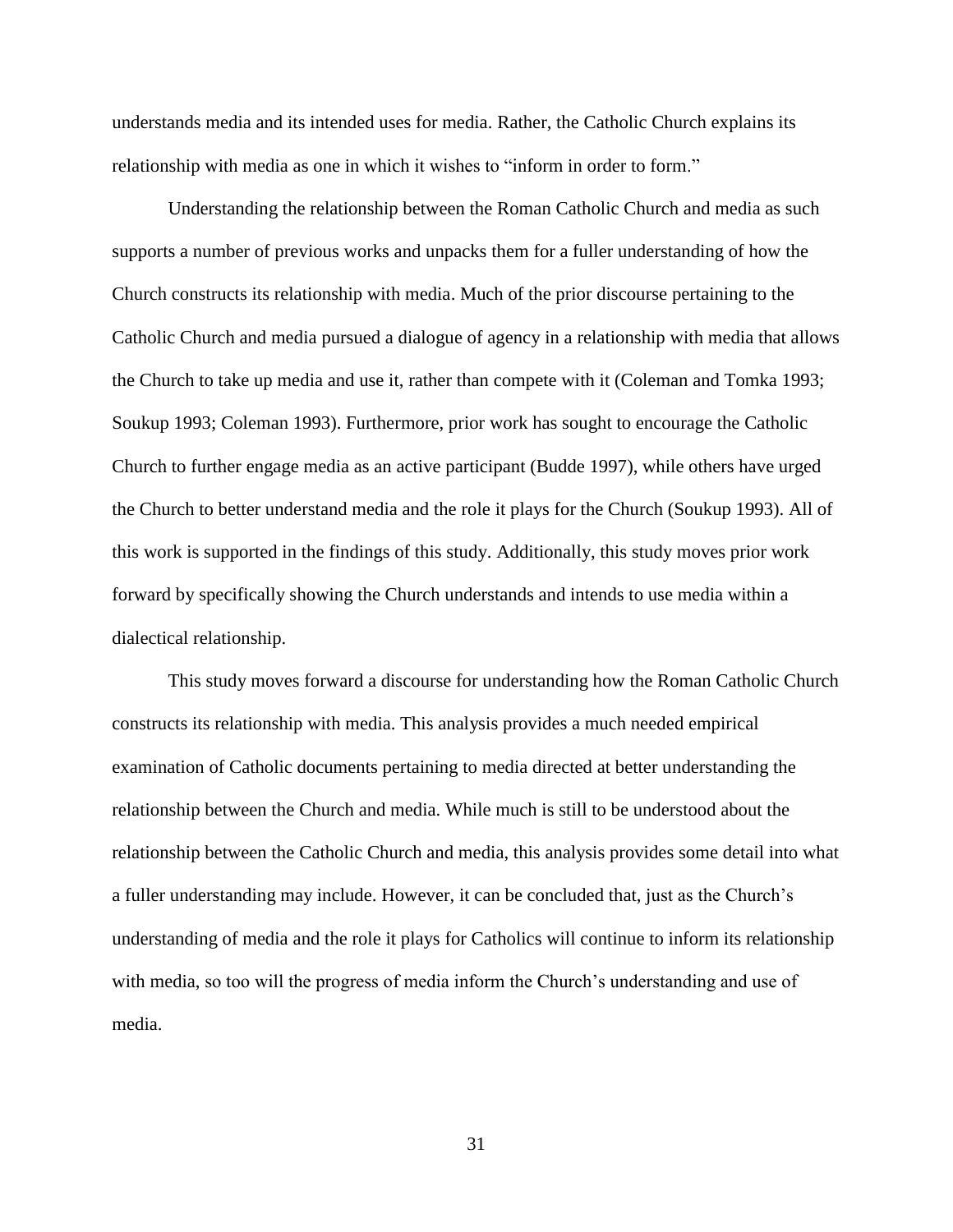# **Appendix**

## **Documents\***

| <b>DOCUMENT TITLE</b>                                                                                | <b>YEAR</b> |
|------------------------------------------------------------------------------------------------------|-------------|
| <b>Inter Mirifica</b>                                                                                | 1963        |
| Communio et Progressio                                                                               | 1971        |
| An Appeal to All Contemplative Religious                                                             | 1973        |
| Guide to the Training of Future Priests Concerning The<br><b>Instruments of Social Communication</b> | 1986        |
| Pornography and Violence in The Communications<br>Media: A Pastoral Response                         | 1989        |
| Criteria for Ecumenical and Inter-Religious<br>Cooperation in Communications                         | 1989        |
| <b>Aetatis Novae</b>                                                                                 | 1992        |
| 100 Years of Cinema                                                                                  | 1995        |
| Ethics in Advertising                                                                                | 1999        |
| <b>Ethics in Communication</b>                                                                       | 2000        |
| The Church and the Internet                                                                          | 2002        |
| Ethics in Internet                                                                                   | 2002        |
| Ethics in Advertising                                                                                | 2003        |
| Rapid Development                                                                                    | 2005        |

\*Each document can be found by searching the title at the Vatican"s website [\(www.vatican.va\)](http://www.vatican.va/)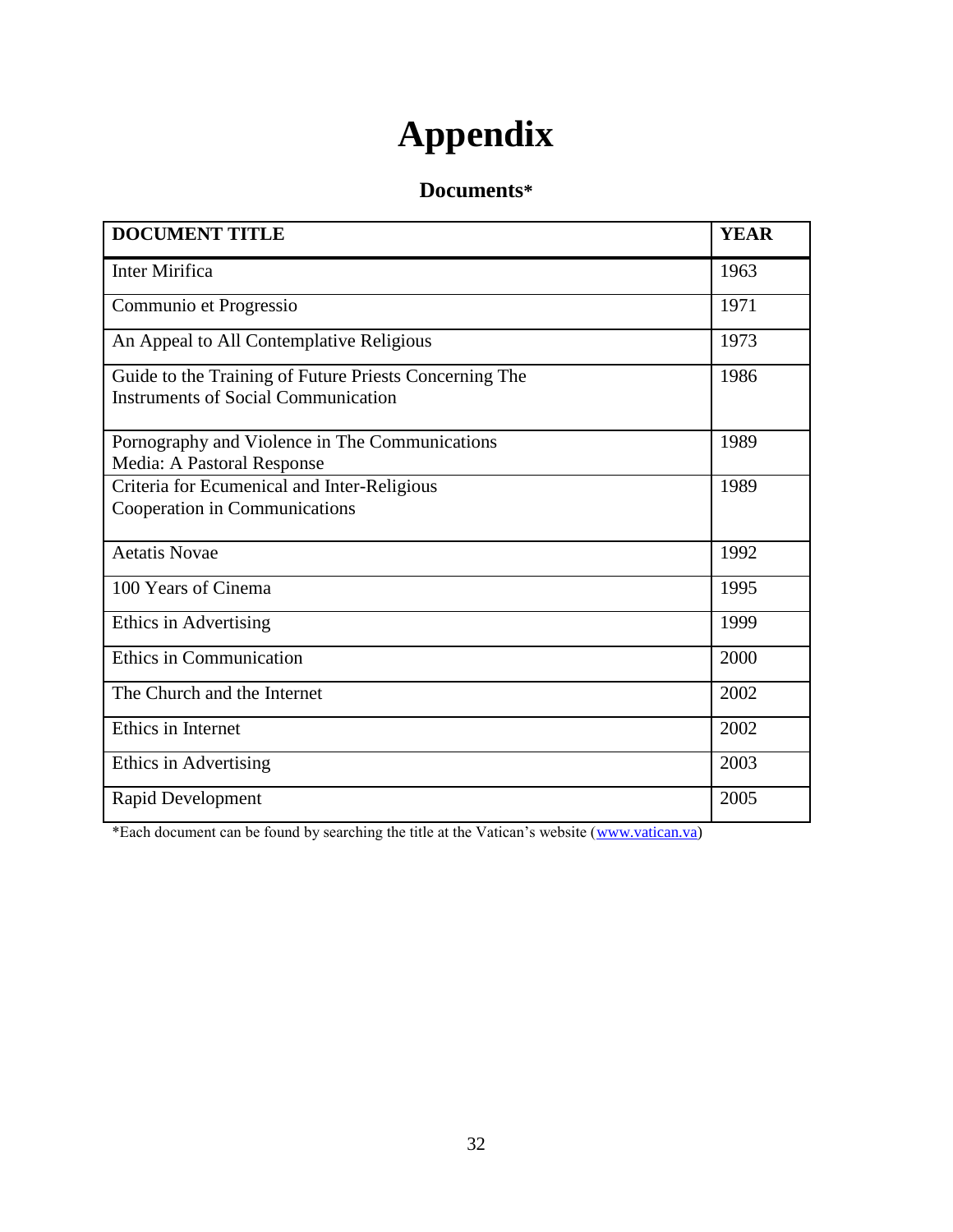# **World Social Communications Day Speeches\***

| <b>SPEECH TITLE</b>                                                                |             | <b>POPE</b>       |
|------------------------------------------------------------------------------------|-------------|-------------------|
| Church and Social Communication: First World<br><b>Communication Day</b>           | 1967        | Pope Paul VI      |
| Social Communications and the Development of<br><b>Nations</b>                     | 1968        | Pope Paul VI      |
| Social Communications and the Family                                               | 1969        | Pope Paul VI      |
| Social Communications and Youth                                                    | 1970        | Pope Paul VI      |
| The role of Communications Media<br>in promoting unity among men                   | 1971        | Pope Paul VI      |
| The Media of Social Communications at the Service<br>of Truth                      | 1972        | Pope Paul VI      |
| The Mass Media and the Affirmation<br>and Promotion of Spiritual Values            | 1973        | Pope Paul VI      |
| Social Communications and Evangelization in Today's<br>World                       | 1974        | Pope Paul VI      |
| The Mass Media and Reconciliation                                                  | 1975        | Pope Paul VI      |
| Social Communications and the Fundamental Rights and<br>Duties of Man              | 1976        | Pope Paul VI      |
| Advertising in the Mass Media: Benefits, Dangers,<br>Responsibilities              | 1977        | Pope Paul VI      |
| The receiver in Social Communications; his<br>expectations, his rights, is duties  | 1978        | Pope Paul VI      |
| Social Communications for the Development of the<br>Child                          | 1979        | Pope John Paul II |
| Social Communications and Family                                                   | 1980        | Pope John Paul II |
| Social Communications in the Service of Responsible<br>Human Freedom               | 1981        | Pope John Paul II |
| Social Communications and the Problems of the Elderly                              | <u>1982</u> | Pope John Paul II |
| Social Communications and the Promotion of Peace                                   | 1983        | Pope John Paul II |
| Social Communication: Instruments of Encounter<br><b>Between Faith and Culture</b> | 1984        | Pope John Paul II |
| Social Communications for a Christian Promotion of<br>Youth                        | 1985        | Pope John Paul II |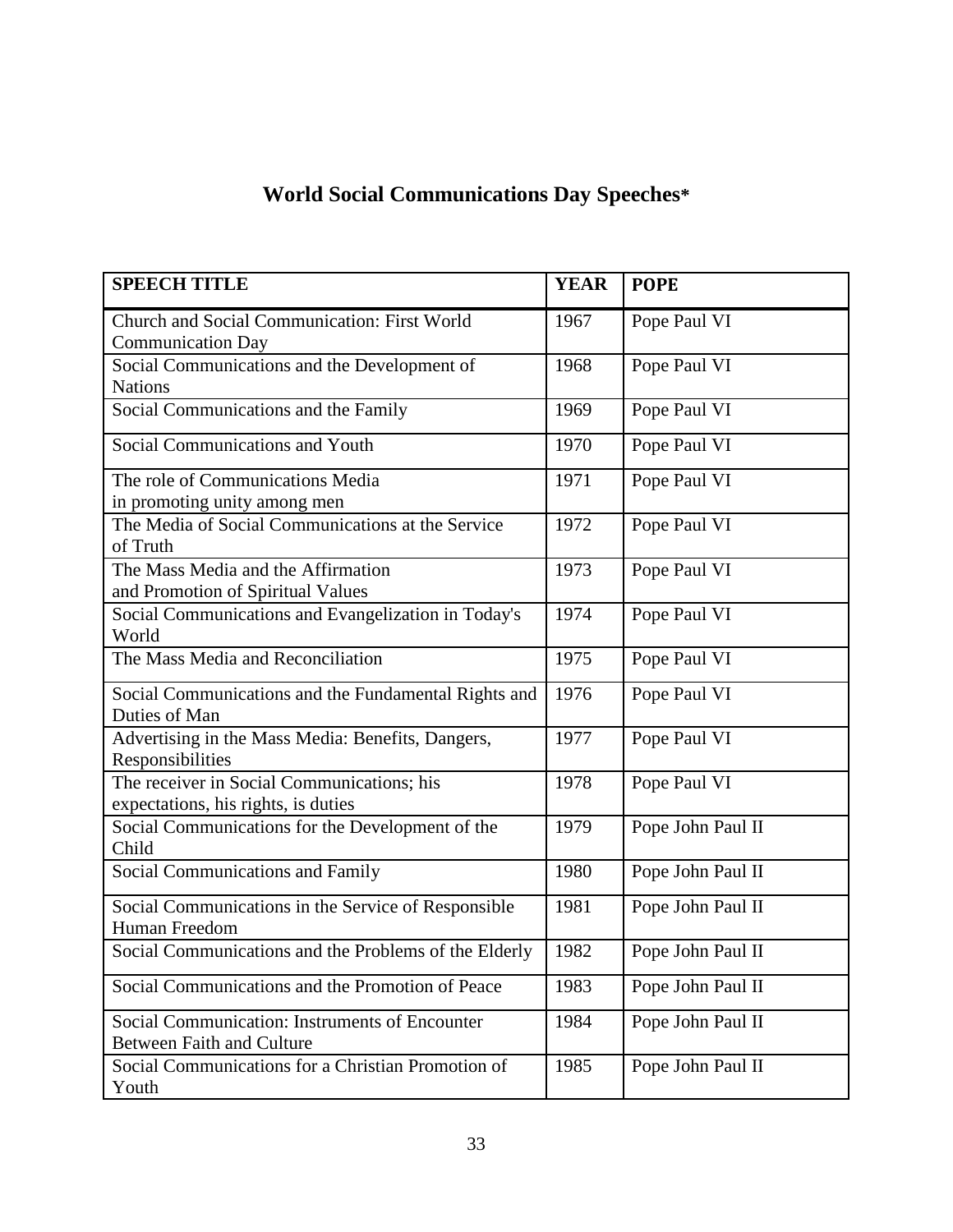| <b>SPEECH TITLE</b>                                                                                 | <b>YEAR</b> | <b>POPE</b>       |
|-----------------------------------------------------------------------------------------------------|-------------|-------------------|
| Social Communications and the Christian Formation of<br><b>Public Opinion</b>                       | 1986        | Pope John Paul II |
| Social Communications at the Service of Justice and<br>Peace                                        | 1987        | Pope John Paul II |
| Social Communications and the Promotion of Solidarity<br>and Fraternity Between Peoples and Nations | 1988        | Pope John Paul II |
| Religion in the Mass Media                                                                          | 1989        | Pope John Paul II |
| The Christian Message in a Computer Culture                                                         | 1990        | Pope John Paul II |
| The Communications Media and the Unity and Progress<br>of the Human Family                          | 1991        | Pope John Paul II |
| The Proclamation of Christ' Message in the<br><b>Communications Media</b>                           | 1992        | Pope John Paul II |
| Videocassettes and audiocassettes in the formation of<br>culture and of conscience                  | 1993        | Pope John Paul II |
| Television and family: guidelines for good viewing                                                  | 1994        | Pope John Paul II |
| Cinema: Communicator of Culture and of Values                                                       | 1995        | Pope John Paul II |
| The Media: Modern Forum for Promoting the Role of<br>Women in Society                               | 1996        | Pope John Paul II |
| Communicating Jesus: The Way, the Truth and the Life                                                | 1997        | Pope John Paul II |
| Sustained by the Spirit, communicate hope                                                           | 1998        | Pope John Paul II |
| Mass media: a friendly companion for those in search of<br>the Father                               | 1999        | Pope John Paul II |
| Proclaiming Christ in the Media at the Dawn of the New<br>Millennium                                | 2000        | Pope John Paul II |
| "Preach from the housetops": The Gospel in the Age of<br>Global Communication                       | 2001        | Pope John Paul II |
| Internet: A New Forum for Proclaiming the Gospel                                                    | 2002        | Pope John Paul II |
| The Communications Media at the Service of Authentic<br>Peace in the Light of 'Pacem in Terris'     | 2003        | Pope John Paul II |
| The Media and the Family: A Risk and a Richness                                                     | 2004        | Pope John Paul II |
| The Communications Media: At the Service of<br><b>Understanding Among Peoples</b>                   | 2005        | Pope John Paul II |

\*Speeches can be found under the listed speeches for the respective Pope at the Vatican"s website [\(www.vatican.va\)](http://www.vatican.va/)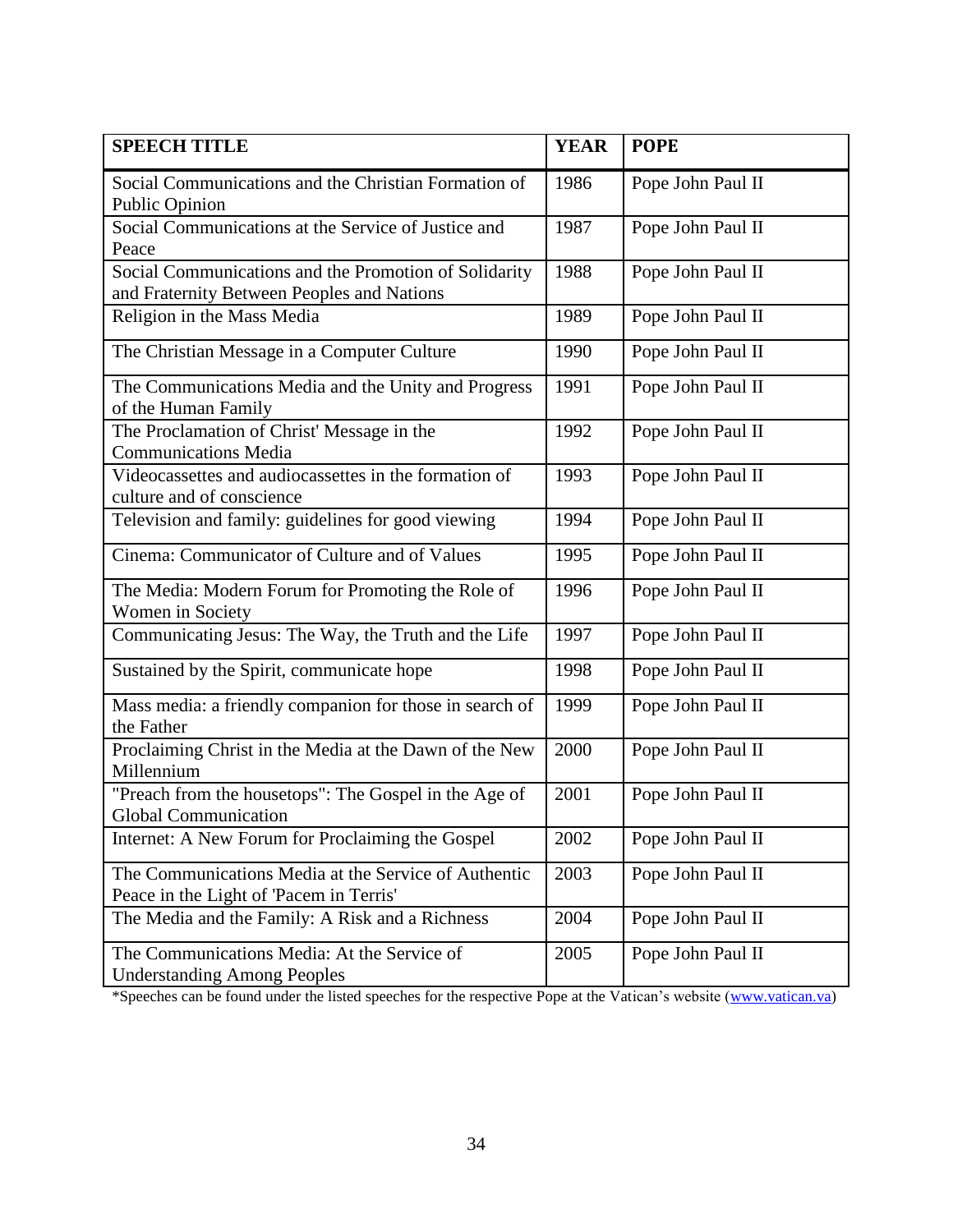## **References**

- Altheide, David L. 1996. *Qualitative Media Analysis*. Newbury Park, CA: Sage.
- *Apostolic Constitution*. 1989.

Baragli, Enrico. 1973. *Communicazione Comunione e Chiesa*. Rome.

- Berger, Peter. 1968. A bleak outlook is seen for religion. *New York Times*, 25 April.
- Budde, Michael L. 1996. *The (Magic) Kingdom of God*. Boulder, CO: Westview Press.
- Christians, Clifford G. 2002. Religious Perspectives on Communication Technology. *Journal of Media and Religion* 1(1):37-47.
- Coleman, John A. 1993. The Sociology of the Media. In *Mass Media*, Ed. Colman, John and Miklós Tomka. London: SCM Press.
- Coleman, John A and Miklós Tomka. 1993. Editorial: What the Church Needs to Know about the Mass Media. In *Mass Media*, Ed. Colman, John and Miklós Tomka. London: SCM Press.
- Croteau, David, and William Hoynes. 2003. *Media Society*. Thousand Oaks, CA: Sage Publications
- Ewen, Stuart. 1976. *Captains of Consciousness*. New York: McGraw-Hill.
- Fore, William. 1987. *Television and Religion*. New York: Augsburg.
- Granfield, Patrick. 1994. *The Church and Communication*. Lanharn, MD: Sheed & Ward.
- Horkheimer, Max and Theodor W. Adorno. 2002. *Dialectic of Enlightenment*. Stanford: Stanford University Pres
- Jorgenson, Larry. 1984. Church Statements on Communication: There Place in a Process. *Media Development* 31(1): 30-32.
- Kuhns, William. 1969. *The Electronic Gospel: Religion and the Media*. New York: Herder and Herder.
- Marcuse, Herbert. 1964. *One-Dimensional Man*. Boston: Beacon Press.
- McLuhan, Marshall. 1964. *Understanding Media*. New York: McGraw-Hill.
- Newman, Jay. 1996. *Religion vs. Television*. Westport, CT: Praeger Publisher.
- O"Malley, John W. 2008. *What Happened at Vatican II*. Cambrigde, MA: Belknap Press.
- Porter, David. 1974. *The Media: A Christian Point of View*. London: Scripture Union.
- Postman, Neil. 2005. Amusing Ourselves to Death. New York: Penguin.